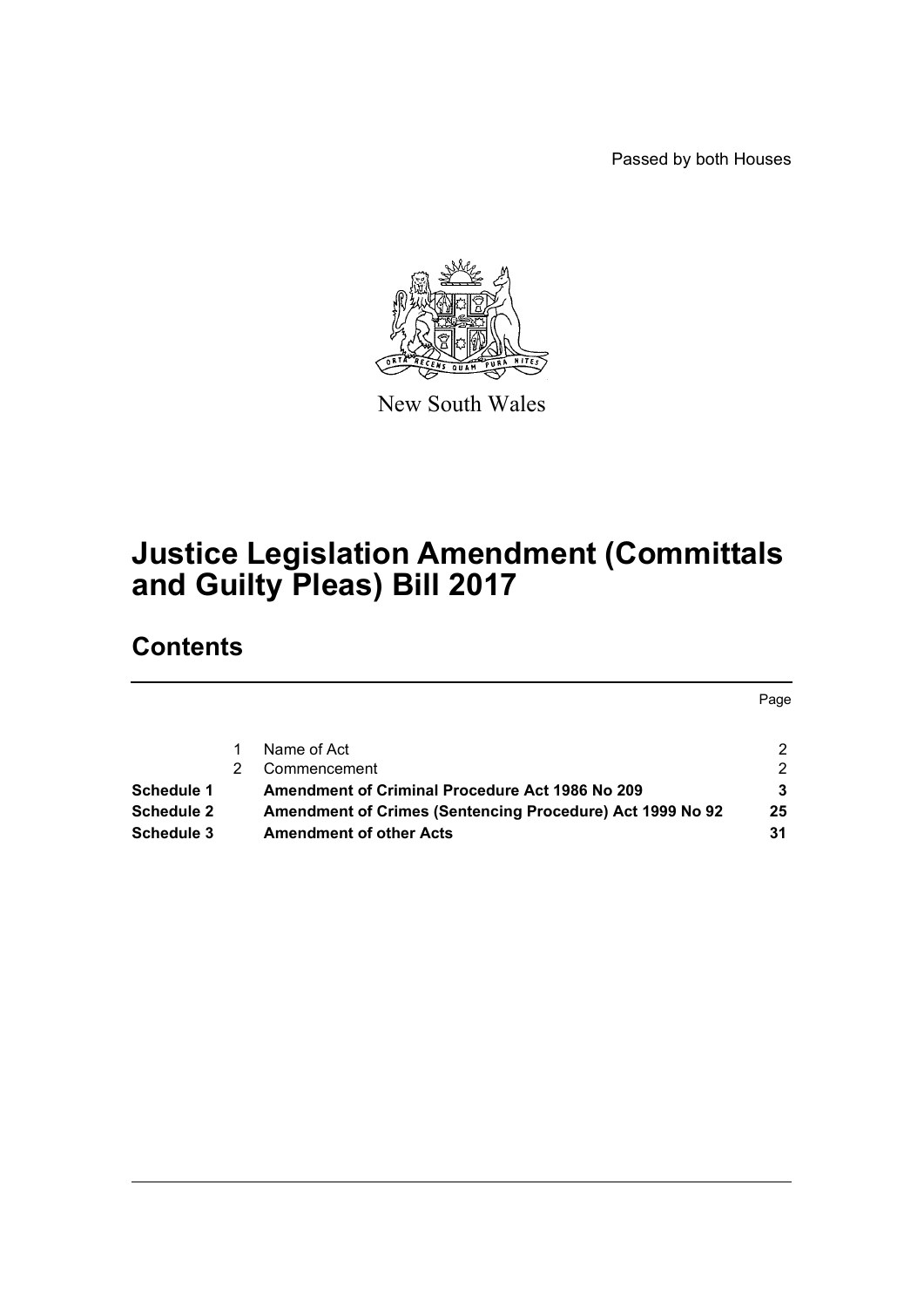*I certify that this public bill, which originated in the Legislative Assembly, has finally passed the Legislative Council and the Legislative Assembly of New South Wales.*

> *Clerk of the Legislative Assembly. Legislative Assembly, Sydney,* , 2017



New South Wales

# **Justice Legislation Amendment (Committals and Guilty Pleas) Bill 2017**

Act No , 2017

An Act to amend the *Criminal Procedure Act 1986*, the *Children (Criminal Proceedings) Act 1987,* the *Crimes (Sentencing Procedure) Act 1999* and other Acts with respect to committal proceedings and sentencing discounts for guilty pleas; and for other purposes.

*I have examined this bill and find it to correspond in all respects with the bill as finally passed by both Houses.*

*Assistant Speaker of the Legislative Assembly.*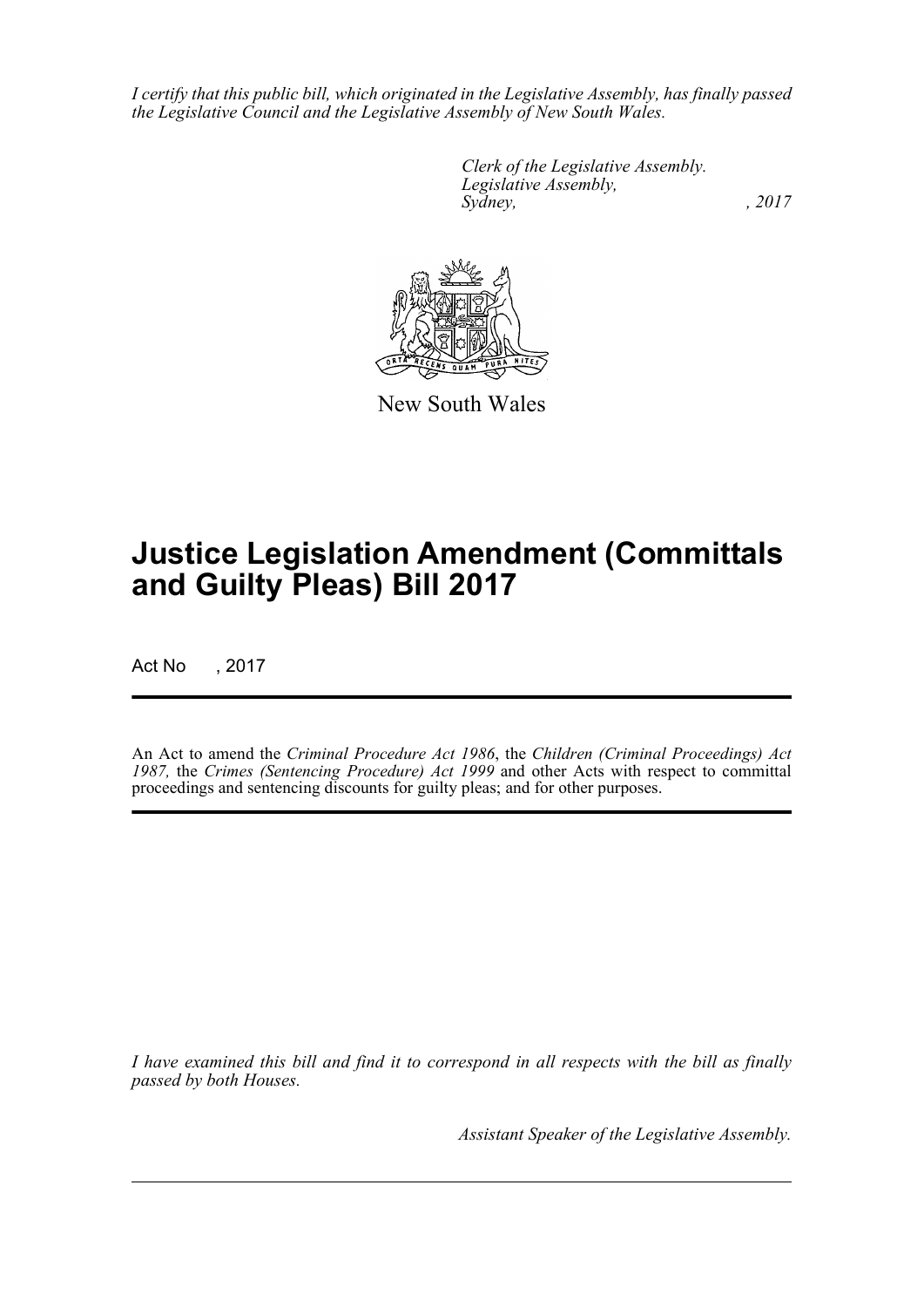Justice Legislation Amendment (Committals and Guilty Pleas) Bill 2017 [NSW]

## <span id="page-2-0"></span>**The Legislature of New South Wales enacts:**

## **1 Name of Act**

This Act is the *Justice Legislation Amendment (Committals and Guilty Pleas) Act 2017*.

## <span id="page-2-1"></span>**2 Commencement**

This Act commences on a day or days to be appointed by proclamation.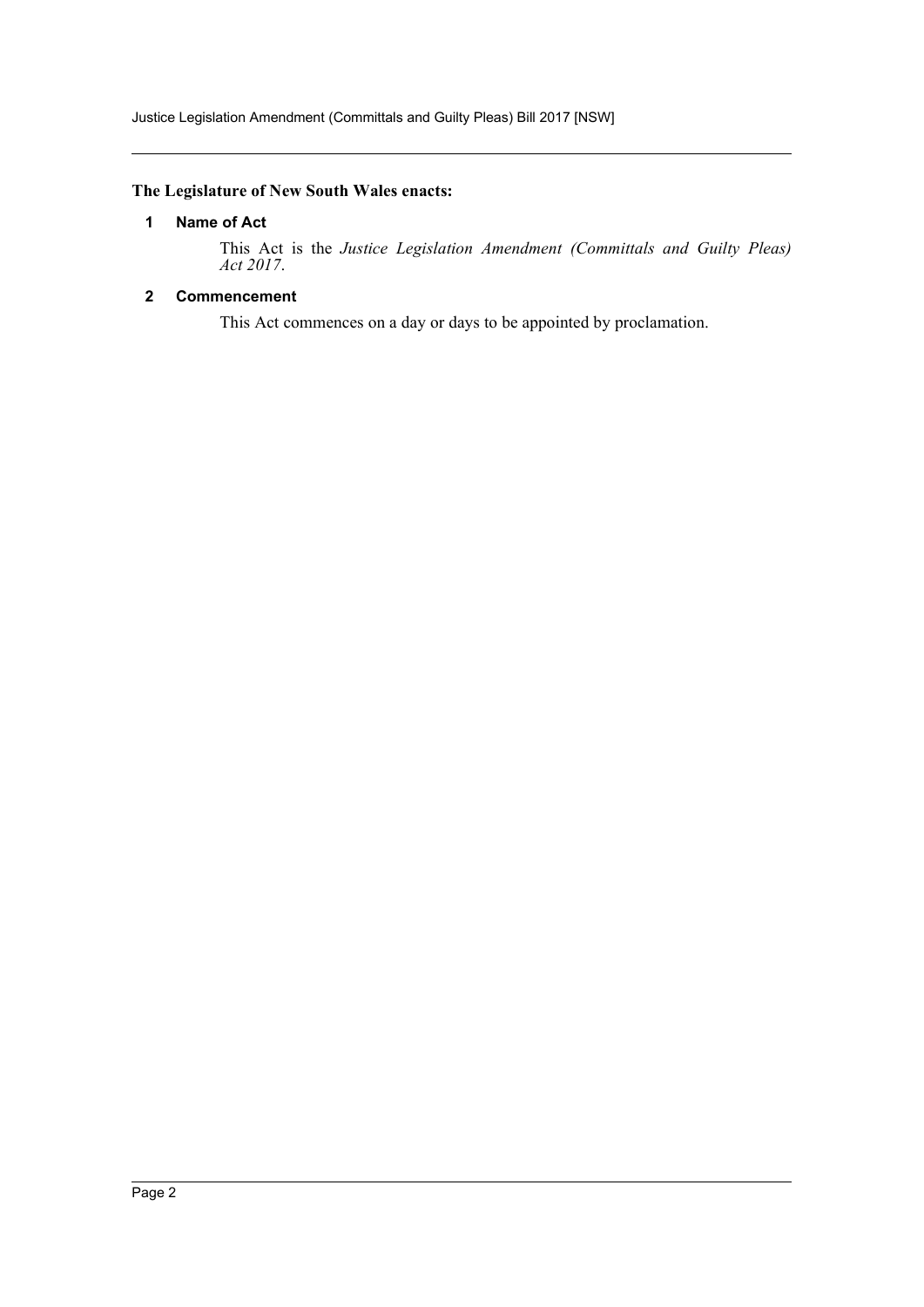# <span id="page-3-0"></span>**Schedule 1 Amendment of Criminal Procedure Act 1986 No 209**

## **[1] Section 3 Definitions**

Insert in alphabetical order in section 3 (1):

*case conference*—means a conference held under Division 5 of Part 2 of Chapter 3.

*case conference certificate* means a case conference certificate required to be completed and filed under Division 5 of Part 2 of Chapter 3.

*case conference material*—see section 78 (5).

*charge certificate*—see section 66 (1).

*plea offer*—see section 77 (1).

## **[2] Section 3 (1), definition of "committal proceedings"**

Omit the definition. Insert instead:

*committal proceedings* means proceedings before a Magistrate for the purpose of committing a person charged with an indictable offence for trial or sentence.

## **[3] Chapter 3 Indictable procedure**

Omit Divisions 2–5 of Part 2 of Chapter 3. Insert instead:

# **Division 2 Committal proceedings generally**

## **55 Outline of committal proceedings steps**

Subject to this Part, the steps for committal proceedings are generally as follows:

- (a) committal proceedings are commenced by the issuing and filing of a court attendance notice,
- (b) a brief of evidence is served on the accused person by the prosecutor,
- (c) a charge certificate setting out the offences that are to be proceeded with is filed in the Local Court and served by the prosecutor on the accused person,
- (d) if the accused person is represented, 1 or more case conferences are held by the prosecutor and the legal representative for the accused person,
- (e) if the accused person is represented, a case conference certificate is filed in the Local Court,
- (f) the accused person pleads guilty or not guilty to each offence being proceeded with and the Magistrate commits the accused person for trial (if the accused person pleads not guilty) or for sentence (if the accused person pleads guilty).

## **56 Magistrate to conduct committal proceedings**

- (1) Committal proceedings are to be conducted by a Magistrate.
- (2) A Magistrate may fix days for the purpose of taking steps or doing other things in committal proceedings.

## **57 Committal proceedings to be heard in open court**

(1) Committal proceedings are to be heard as if in open court.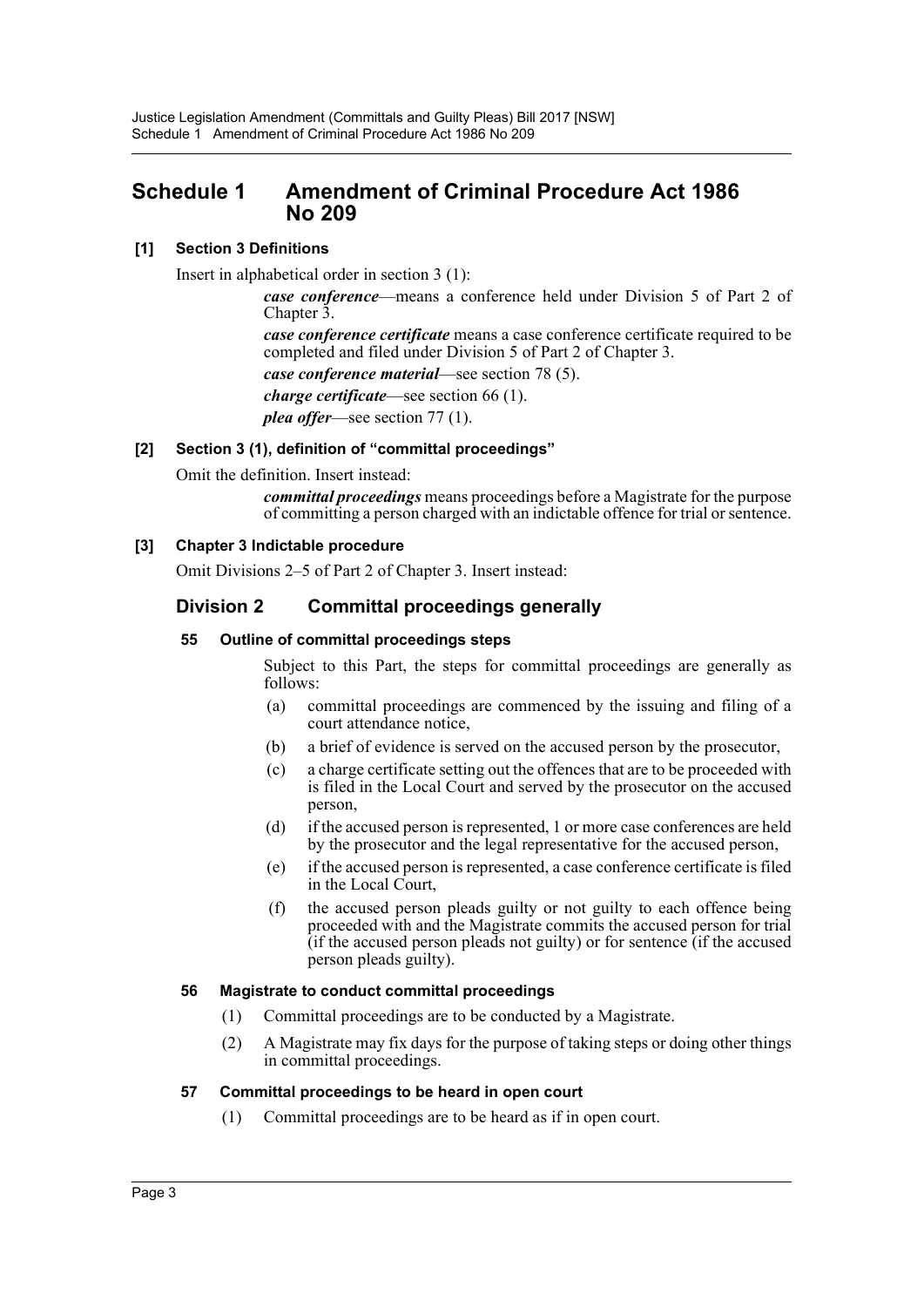- (2) This section is subject to any other Act or law.
- (3) For the purpose only of facilitating the use of an electronic case management system established under the *Electronic Transactions Act 2000* in committal proceedings, the hearing of a matter may be conducted in the absence of the public, with the consent of the parties to the proceedings concerned, if the matter:
	- (a) arises after the first appearance of the accused person in committal proceedings, and
	- (b) is of a procedural nature, and
	- (c) does not require the resolution of a disputed issue, and
	- (d) does not involve a person giving oral evidence.

#### **58 Application of other procedural provisions to committal proceedings**

The following provisions of this Act apply, subject to any necessary modifications and to any provision of this Part, to committal proceedings conducted by a Magistrate in the same way as they apply to proceedings for offences before the Local Court:

- (a) sections 30, 36, 37, 38, 39, 40, 41 and 44,
- (b) Part 3 (Attendance of witnesses and production of evidence in lower courts) of Chapter 4,
- (c) Part 4 (Warrants) of Chapter 4.

**Note.** The Chief Magistrate may issue practice notes about the practice or procedure to be followed in criminal proceedings (see sections 26 and 27 of the *Local Court Act 2007*).

#### **59 Explanation of committal process and discount for guilty plea**

- (1) The Magistrate in committal proceedings must give the accused person an oral and written explanation of the following matters:
	- (a) the committal process under this Part, including charge certification, case conferences and committal for trial or sentence,
	- (b) the scheme under Part 3 of the *Crimes (Sentencing Procedure) Act 1999* for the sentence discount that applies in the case of a guilty plea.
- (2) The oral and written explanation must be given:
	- (a) if a case conference is required to be held, after the charge certificate is filed and before the first day on which a case conference is held, or
	- (b) in any other case, after the charge certificate is filed and before the day on which the accused person is committed for trial or sentence.
- (3) The explanations are to include the matters prescribed by the regulations for the purposes of this section.
- (4) The Magistrate is not required to give an explanation of the scheme for the sentence discount in a case concerning an offence under a law of the Commonwealth.
- (5) A failure by a Magistrate to comply with this section does not affect the validity of anything done or omitted to be done by the Magistrate or any other person in or for the purposes of the committal proceedings.

## **60 Application of Drug Court proceedings**

An accused person may be dealt with under the *Drug Court Act 1998* at any stage of committal proceedings despite any requirement of this Part.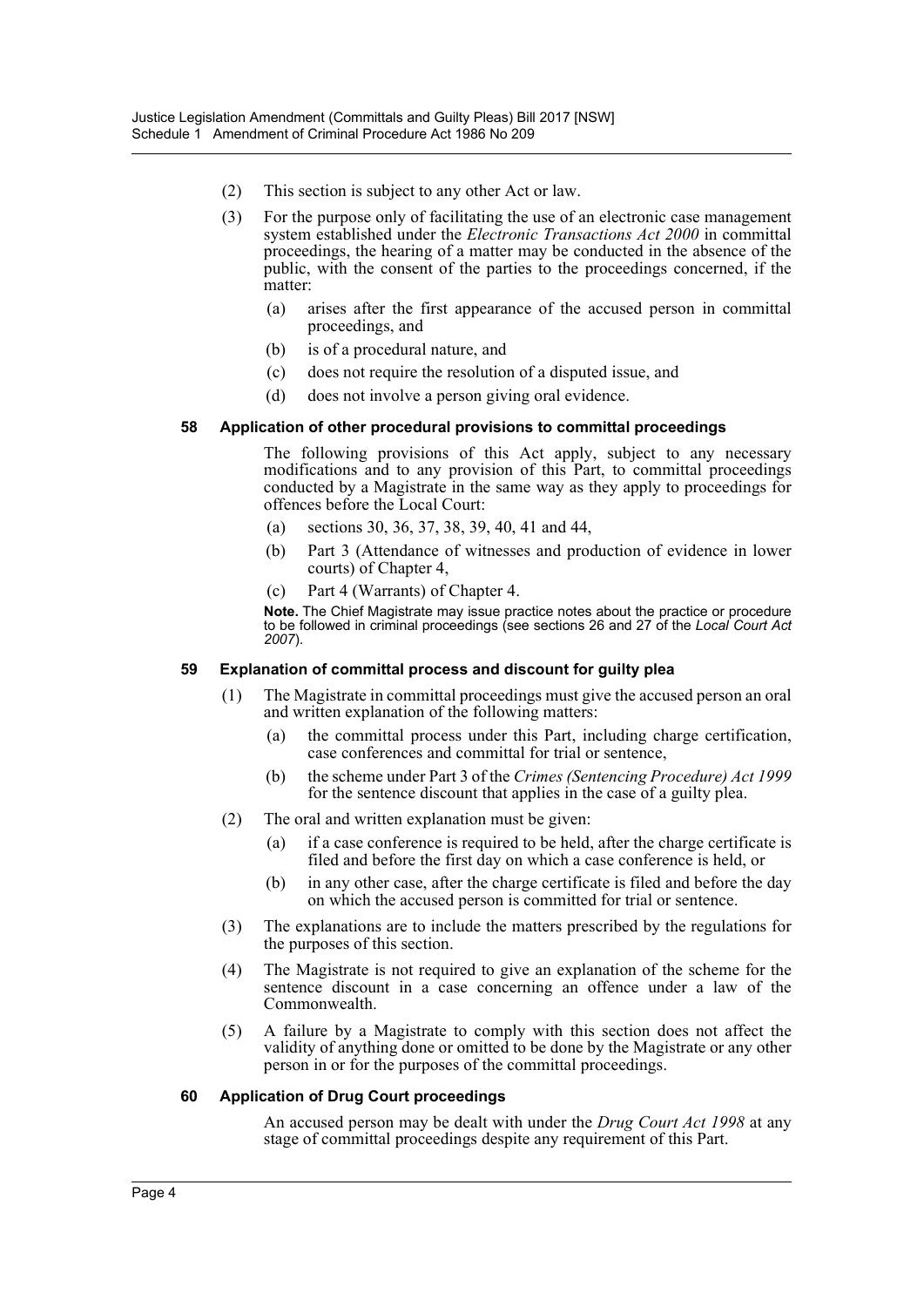# **Division 3 Disclosure of evidence**

## **61 Requirement to disclose evidence**

- (1) The prosecutor must, after the commencement of committal proceedings and on or before any day specified by order by the Magistrate for that purpose, serve or cause to be served on the accused person a brief of evidence relating to each offence the subject of the proceedings.
- (2) This Division is subject to, and does not affect the operation of, section 15A of the *Director of Public Prosecutions Act 1986* or any other law or obligation relating to the provision of material to an accused person by a prosecutor. **Note.** Examples of such a law are laws about privilege and immunity in relation to evidence.

## **62 Matters to be disclosed in brief of evidence**

- (1) The brief of evidence must contain the following:
	- (a) copies of all material obtained by the prosecution that forms the basis of the prosecution's case,
	- (b) copies of any other material obtained by the prosecution that is reasonably capable of being relevant to the case for the accused person,
	- (c) copies of any other material obtained by the prosecution that would affect the strength of the prosecution's case.
- (2) The material contained in the brief of evidence may be, but is not required to be, in the form required under Part 3A of Chapter 6 or in any particular form otherwise required for the material to be admissible as evidence.
- (3) The regulations may specify requirements for material included in a brief of evidence.
- (4) The Minister is to consult with the Minister for Police before a regulation is made under subsection (3).

## **63 Additional material to be disclosed**

- (1) The prosecutor must serve or cause to be served on the accused person copies of material obtained by the prosecutor and not included in the brief of evidence, if the material is of a kind required to be included in the brief of evidence.
- (2) The prosecutor must serve or cause the material to be served as soon as practicable after it is obtained by the prosecutor.

## **64 Exceptions to requirement to provide copies of material**

- (1) The prosecutor is not required to include a copy of a thing required to be provided under this Division, or to serve or cause it to be served, if:
	- (a) it is impossible or impractical to copy the thing, or
	- (b) the accused person agrees to inspect the thing in accordance with this section.
- (2) However, in that case the prosecutor is:
	- (a) to serve or caused to be served on the accused person a notice specifying a reasonable time and place at which the thing may be inspected or other reasonable means by which the thing is to be provided for inspection, and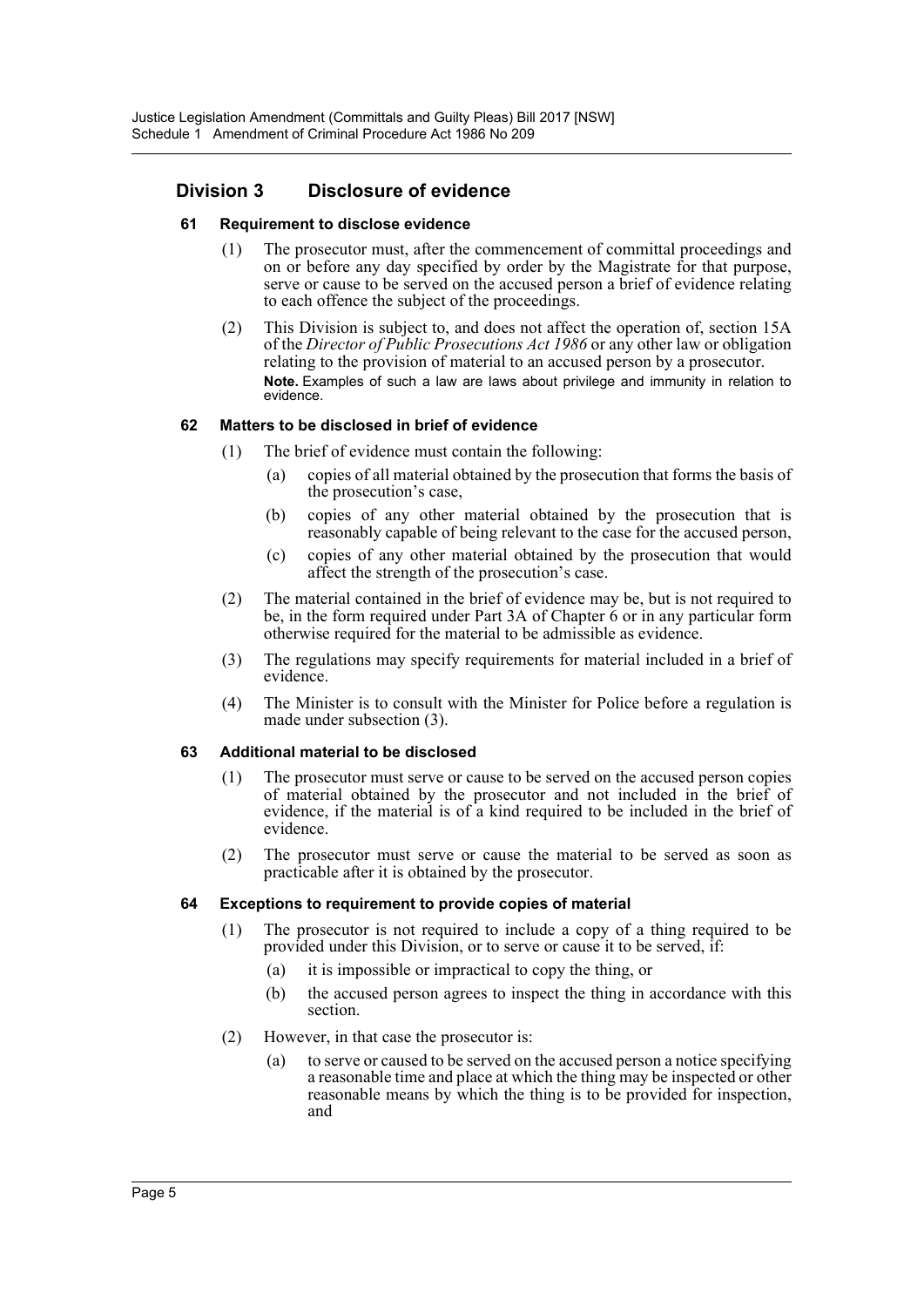(b) to allow the accused person a reasonable opportunity to inspect each thing referred to in the notice.

## **Division 4 Charge certificates**

#### **65 Prosecutors who may exercise charge certificate and case conference functions**

The functions of a prosecutor under this Division and Division 5 (which relates to case conferences) may be exercised only by the following persons:

- (a) the Director of Public Prosecutions or the Attorney General,
- (b) in the case of committal proceedings to which this Division applies because of section 79 of the *Judiciary Act 1903* of the Commonwealth, any of the following:
	- (i) a person holding an equivalent office under the Commonwealth,
	- (ii) a special prosecutor appointed under an Act of the Commonwealth,
	- (iii) a person authorised under Commonwealth legislation to exercise the functions of a person referred to in subparagraph (i) or (ii),
	- (iv) a person authorised by an arrangement made with a person referred to in subparagraph (i) or (ii) to exercise the functions of that person,
- (c) a legal representative of a person referred to in paragraph (a) or (b),
- (d) any other person prescribed by the regulations for the purposes of this section.

**Note.** The effect of this provision is to prevent any other person from being able to complete the steps required to be taken by a prosecutor for the committal proceedings that are set out in Divisions 4 and 5 of this Part.

#### **66 Charge certificates**

- (1) A *charge certificate* is a document in the form prescribed by the regulations and signed by the prosecutor that:
	- (a) relates to the offences specified in a court attendance notice for the committal proceedings, and
	- (b) specifies the offences that are to be the subject of the proceedings against the accused person, and
	- (c) sets out the details of each of those offences in a way that is sufficient under this Act for the purposes of an indictment or an averment in an indictment, and
	- (d) specifies any back up or related offences (within the meaning of section 165) that are proposed to be the subject of a certificate under section 166 (1) relating to charges against the accused person, and
	- (e) if applicable, confirms that proceedings against the accused person for other specified offences are no longer being proceeded with, and
	- (f) contains any other matters prescribed by the regulations for the purposes of this section.
- (2) The prosecutor must certify in the certificate that:
	- (a) the evidence available to the prosecutor is capable of establishing each element of the offences that are to be the subject of the proceedings against the accused person, and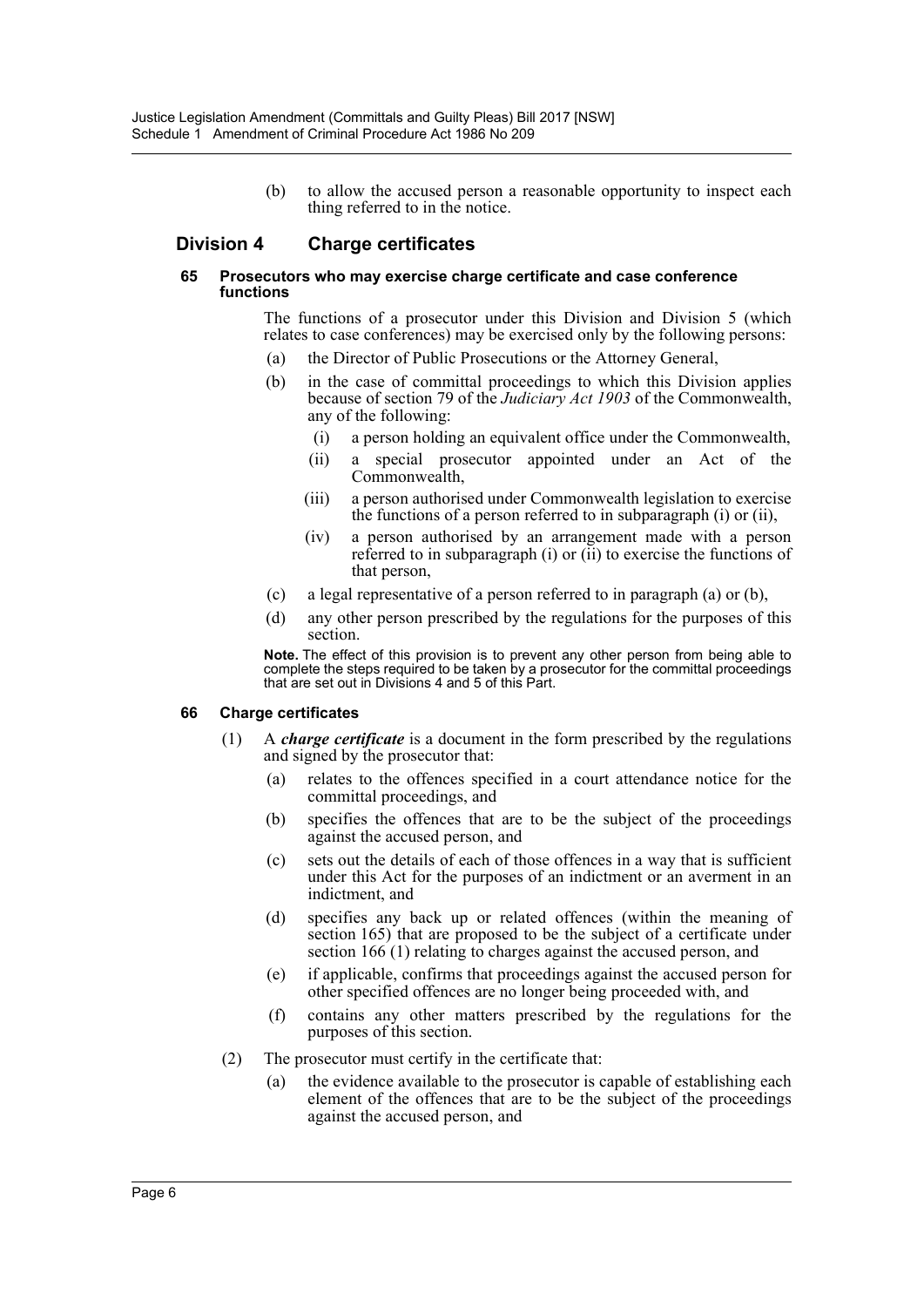- (b) in the case of an offence other than an offence under the law of the Commonwealth, the prosecutor has received and considered a certificate under section 15A of the *Director of Public Prosecutions Act 1986* relating to that offence.
- (3) Subsections (1) and (2) do not limit the matters that may be included by the regulations in the prescribed form of charge certificate.

## **67 Charge certificate must be filed**

- (1) A charge certificate must be filed by the prosecutor in the registry of the Local Court, and served or caused to be served on the accused person, not later than the day set by order by the Magistrate.
- (2) The day must:
	- (a) be set after the service of the brief of evidence in the committal proceedings, and
	- (b) be not later than 6 months after the first return date for a court attendance notice in the committal proceedings.
- (3) However, the Magistrate may set a day for the filing of a charge certificate that is later than 6 months after the first return date for a court attendance notice in the committal proceedings:
	- (a) with the consent of the accused person, or
	- (b) if it is in the interests of justice to do so.
- (4) In determining whether or not it is in the interests of justice to set a later day, the Magistrate is to consider the complexity of the matters the subject of the proceedings. This subsection does not limit the matters that may be considered by the Magistrate.
- (5) If the prosecutor determines that an offence other than an offence specified in the charge certificate filed by the prosecutor is to be the subject of the proceedings against the accused person, the prosecutor must file in the registry of the Local Court, and serve or cause to be served on the accused person, an amended charge certificate before the accused person is committed for trial or sentence.

## **68 Failure to file charge certificate**

- (1) This section applies if the prosecutor fails to file and serve, or cause to be served, a charge certificate before:
	- (a) the day that is 6 months after the first return date for a court attendance notice in the committal proceedings, or
	- (b) any later day set by the Magistrate for doing those things.
- (2) The Magistrate must:
	- (a) discharge the accused person as to any offence the subject of the committal proceedings, or
	- (b) if the Magistrate thinks it appropriate in the circumstances of the case, adjourn the committal proceedings to a specified time and place.
- (3) In determining what action to take, the Magistrate is to consider the interests of justice.
- (4) If a warrant has been issued for the arrest of the accused person as a result of a failure to appear at the committal proceedings: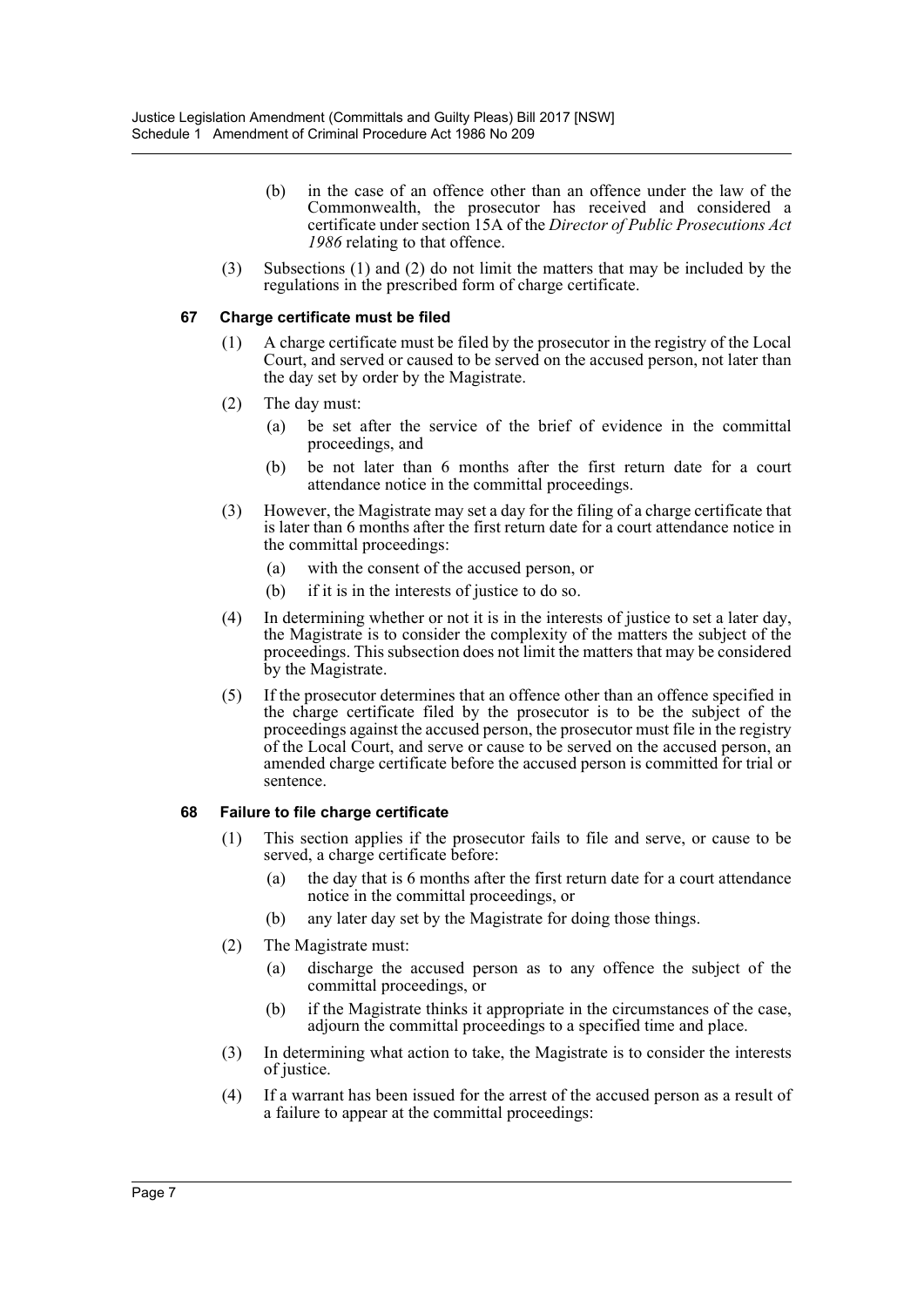- (a) a Magistrate is not required to take any action under this section until the accused person is brought before the Magistrate, and
- (b) the period of 6 months specified in subsection (1) (a) is taken to be extended by the number of days between the issue of the warrant and the day the accused person is so brought before the Magistrate.

**Note.** The Magistrate may extend the time for filing a charge certificate at any time under section 67.

## **Division 5 Case conferences**

## **69 Exceptions to requirements for case conference procedures**

This Division does not apply to an accused person in committal proceedings if the accused person:

- (a) is not, or ceases to be, represented by an Australian legal practitioner, or
- (b) pleads guilty to each offence that is being proceeded with and the pleas are accepted by the Magistrate before a case conference is held, or
- (c) is committed for trial under Division 7.

## **70 Case conferences to be held**

- (1) A case conference is to be held in accordance with this Division.
- (2) The principal objective of the case conference is to determine whether there are any offences to which the accused person is willing to plead guilty.
- (3) A case conference may also be used to achieve the following objectives:
	- (a) to facilitate the provision of additional material or other information which may be reasonably necessary to enable the accused person to determine whether or not to plead guilty to 1 or more offences,
	- (b) to facilitate the resolution of other issues relating to the proceedings against the accused person, including identifying key issues for the trial of the accused person and any agreed or disputed facts.
- (4) The case conference is to be held after the filing of the charge certificate by the prosecutor.
- (5) More than one case conference may be held.
- (6) A further case conference may be, but is not required to be, held after the filing of an amended charge certificate by the prosecutor.

## **71 Case conference procedures**

- (1) A case conference is to be held between the prosecutor and the accused person's legal representative in the committal proceedings.
- (2) The initial case conference for the purposes of this Division must be held in person or by audio visual link. Any subsequent case conference may also be held by telephone.
- (3) The Magistrate may order that an initial case conference be held by telephone if the Magistrate is satisfied that there are exceptional circumstances that make it impracticable to hold the conference in person or by audio visual link.
- (4) The regulations may make provision for or with respect to case conferences, including the attendance of the accused person at a case conference.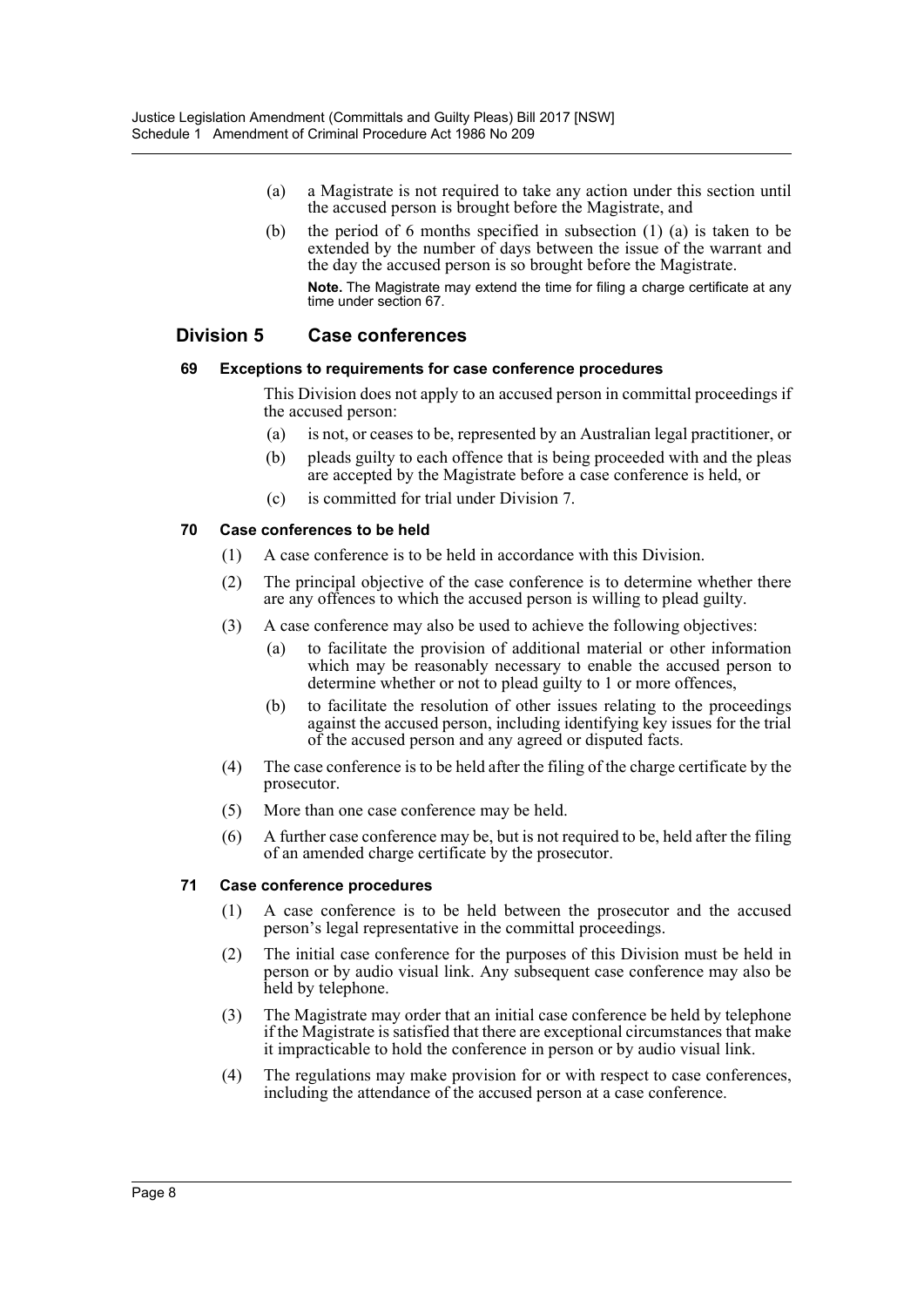- (5) In this section:
	- *audio visual link* means facilities (including closed-circuit television or other electronic means of communication) that enable audio and visual communication between persons at different places.

## **72 Obligations of legal representative of accused**

- (1) The accused person's legal representative is to seek to obtain the accused person's instructions concerning the matters to be dealt with in the case conference before participating in the case conference.
- (2) The accused person's legal representative must explain the following matters to the accused person before the case conference certificate is completed:
	- (a) the effect of the scheme for the sentencing discount applied under Part 3 of the *Crimes (Sentencing Procedure) Act 1999* for a plea of guilty to an offence,
	- (b) the penalties applicable to the offences certified in the charge certificate and to any other offences the subject of offers made by the accused or the prosecutor in the committal proceedings,
	- (c) the effect on the applicable penalty if the accused person were to plead guilty to any offence at different stages of proceedings for the offence.

## **73 Joint accused**

- (1) If the accused person has been charged jointly with any other person with the offence concerned, a separate case conference is to be held for each of the co-accused. However, a joint case conference may be held for 2 or more co-accused with the consent of the prosecutor and each of the co-accused.
- (2) A joint case conference may be held only if a charge certificate has been filed for each of the co-accused.

## **74 Case conference certificate must be completed and filed**

- (1) The Magistrate is to make an order setting the day on or before which the case conference certificate is to be filed.
- (2) If more than 1 case conference is held, the case conference certificate is to be filed after all the case conferences are completed.
- (3) The prosecutor and the legal representative of the accused person must ensure that a case conference certificate that complies with this Division is completed and signed before the day set by the Magistrate for filing the certificate.
- (4) The prosecutor must ensure that the case conference certificate is filed on or before the day set by the Magistrate.

## **75 Contents of case conference certificate**

- (1) The case conference certificate is to be in the form prescribed by the regulations and is to certify as to the following matters:
	- (a) the offence or offences with which the accused person had been charged before the case conference and which the prosecution had specified in the charge certificate as offences that will be proceeding or are the subject of a certificate under section 166,
	- (b) any offers by the accused person to plead guilty to an offence specified in the charge certificate or to different offences,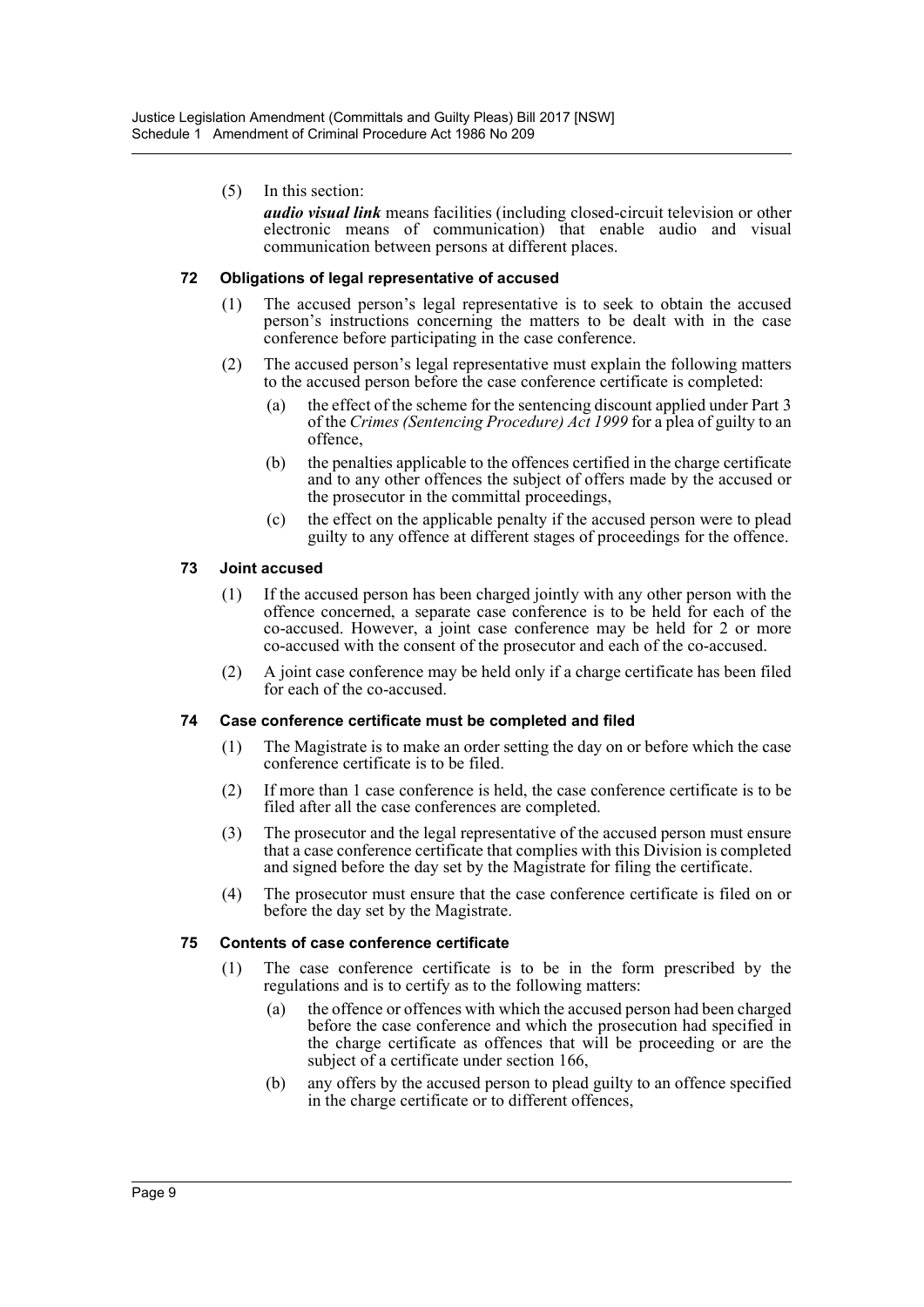- (c) any offers by the prosecution to the accused person to accept guilty pleas to an offence specified in the charge certificate or to different offences,
- (d) whether the accused person or prosecution has accepted or rejected any such offers,
- (e) the offence or offences for which the prosecution will seek committal for trial or sentence,
- (f) any back up or related offence or offences (within the meaning of section 165) that are proposed to be the subject of a certificate under section 166 (1) relating to charges against the accused person,
- $(g)$  if an offer made to or by the accused person to plead guilty to an offence has been accepted—details of the agreed facts on the basis of which the accused person is pleading guilty and details of the facts (if any) in dispute,
- (h) any offences with which the accused person has been charged to which the accused person has offered to plead guilty and agreed to ask the court to take into account under section 33 of the *Crimes (Sentencing Procedure) Act 1999*,
- (i) whether or not the prosecutor has notified the accused person of an intention to make a submission to the sentencing court that the discount for a guilty plea should not apply or should be reduced in relation to a particular offence with which the accused person is charged,
- (j) any other matters prescribed by the regulations for the purposes of this section.
- (2) A case conference certificate must also contain:
	- (a) a declaration by the legal representative of the accused person that the legal representative has explained to the accused person the matters specified in section 72 (2), and
	- (b) if the accused person does not intend to plead guilty to an offence, a declaration by the accused person that the legal representative has explained to the accused person the matters specified in section 72 (2).
- (3) A failure by an accused person to make a declaration under this section does not affect the validity of anything done or omitted to be done by any other person in or for the purposes of the committal proceedings.
- (4) A case conference certificate must certify as to all the matters of the kind referred to in subsection (1) that occur before the certificate is filed, including any written offers of a kind referred to in subsection (1) that were made by the accused person or the prosecutor, and served on the prosecutor or accused person, before or after any case conference was held.

## **76 Failure to complete case conference obligations**

- (1) This section applies where the Magistrate is satisfied that a case conference certificate has not been filed by the day set by the Magistrate.
- (2) If a Magistrate is satisfied that the case conference certificate has not been filed because of an unreasonable failure by the prosecutor to participate in a case conference or to complete or file a case conference certificate, the Magistrate may:
	- (a) discharge the accused person as to any offence the subject of the committal proceedings, or
	- (b) adjourn the committal proceedings to a specified time and place.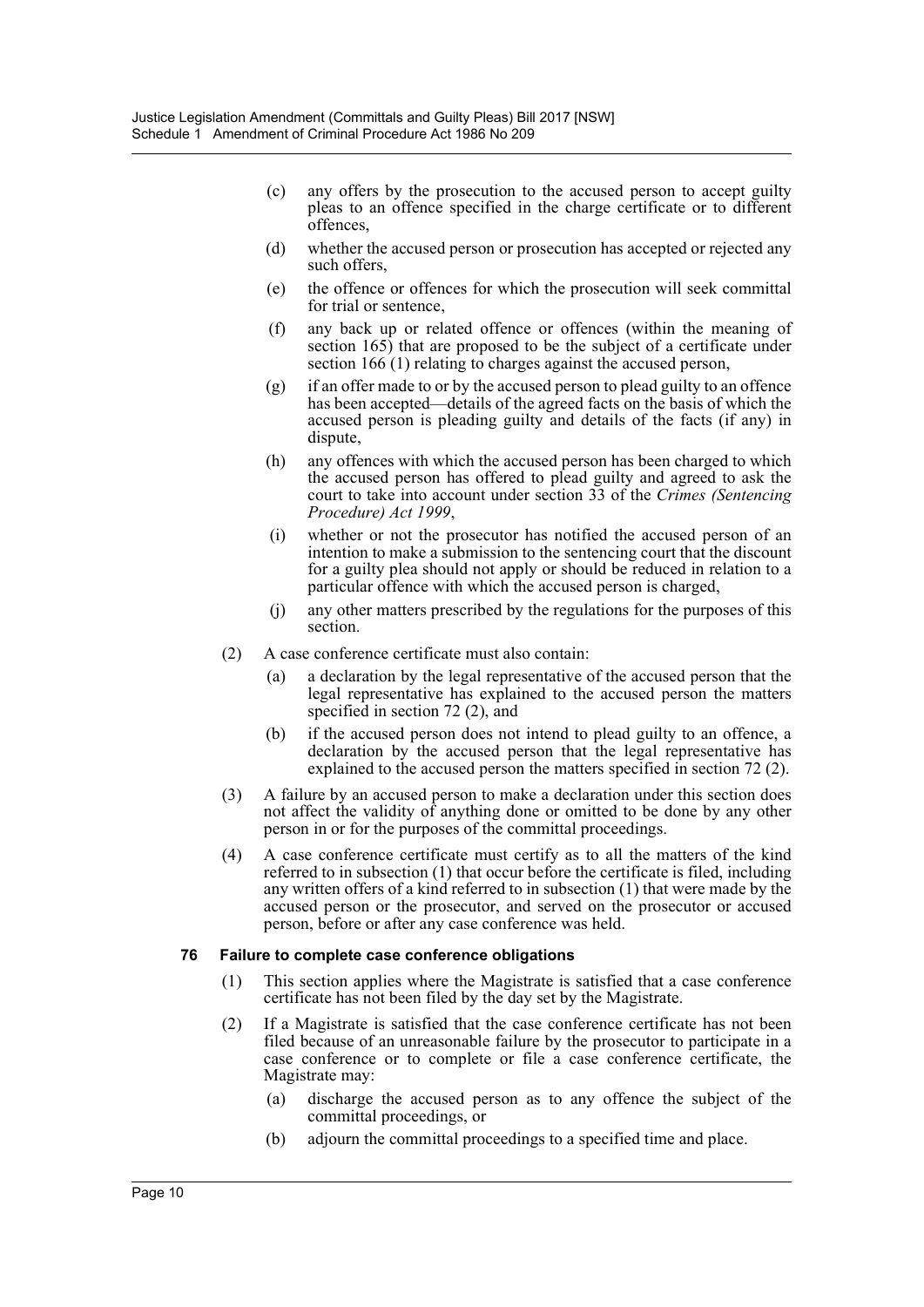- (3) If a Magistrate is satisfied that the case conference certificate has not been filed because of an unreasonable failure by the legal representative of the accused person to participate in a case conference or complete a case conference certificate, the Magistrate may:
	- (a) commit the accused person for trial or sentence as if a case conference were not required to be held, or
	- (b) adjourn the committal proceedings to a specified time and place.
- (4) In determining whether to take action under this section, the Magistrate is to consider the interests of justice.

## **77 Further offers**

- (1) This section applies to an offer (a *plea offer*) if:
	- the offer is made by the accused person or the prosecutor after the filing of the case conference certificate in committal proceedings, and before the accused person is committed for trial or sentence, and
	- (b) the offer is an offer of a kind that would have been required to be included in a case conference certificate if it had been made before the filing of the certificate, and
	- (c) the offer is made in writing and served on the other party, and
	- (d) the offer is filed in the registry of the Local Court.
- (2) A plea offer is, for all purposes, to be treated as if it formed part of the case conference certificate.
- (3) A plea offer is to be annexed to the case conference certificate in the committal proceedings.

#### **78 Case conference certificate and other evidence not admissible in other proceedings**

- (1) Case conference material is not admissible in any proceedings before a court, tribunal or body.
- (2) However, a case conference certificate is not inadmissible in the following proceedings:
	- (a) in relevant sentencing proceedings in accordance with Part 3 of the *Crimes (Sentencing Procedure) Act 1999*,
	- (b) in relevant sentencing proceedings for an offence under Commonwealth law,
	- (c) in proceedings for an appeal against a sentence under the *Criminal Appeal Act 1912*,
	- (d) in proceedings for an appeal under the *Crimes (Appeal and Review) Act 2001* on a question of law arising from an order made by a Magistrate in committal proceedings or an appeal under section 5 or Division 2 or 3 of Part 7 of that Act,
	- (e) in proceedings after committal for sentence relating to an application by the accused person to reverse the person's plea to not guilty,
	- (f) in proceedings brought by a designated local regulatory authority against a lawyer under section 300 of the *Legal Profession Uniform Law (NSW)*.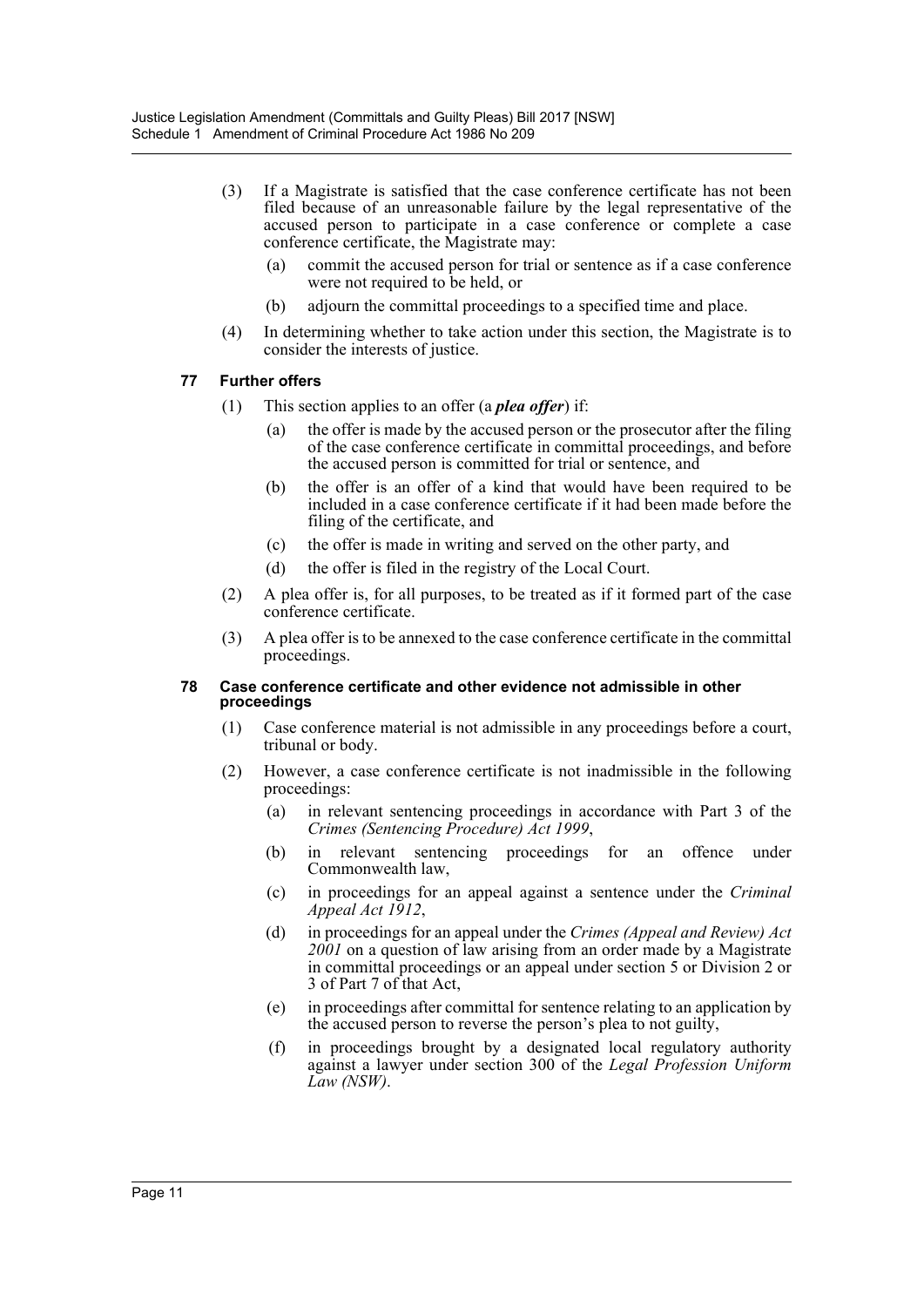- (3) Any part of a case conference certificate cannot be required to be produced under a subpoena or request issued in any proceedings before any court, tribunal or body (other than in proceedings referred to in subsection (2)).
- (4) A sentencing court or a court determining an appeal against a sentence must refuse to admit evidence of any case conference certificate if any provisions of this Part with respect to the holding of the conference or the preparation of the certificate have not been complied with, unless it is satisfied that it is in the interests of justice to admit the evidence.
- (5) In this section:

## *case conference material* means:

- (a) a case conference certificate, or
- (b) evidence of anything said between the parties, or of any admission made, during a case conference, or
- (c) evidence of anything said between the parties, or of any admission made, during negotiations after a case conference concerning a plea to be made by, or offers made to or by, an accused person.

## **79 Confidentiality of case conference certificate matters**

The matters that are specified in a case conference certificate are to be treated as confidential.

**Note.** Matters in a plea offer are taken to be part of a case conference certificate (see section 77).

## **80 Prohibition on publication of case conference material**

(1) A person must not publish, or permit a person to publish, any case conference material.

Maximum penalty:

- (a) in the case of an individual—20 penalty units, or
- (b) in the case of a body corporate—100 penalty units.
- (2) In this section:

*publish* means disseminate or provide public access to one or more persons by means of the internet, radio, television or other media.

## **81 Certain matters not taken to be pre-trial disclosures**

The disclosure of any information during or in relation to a case conference held for the purposes of this Division or a plea offer is not, for the purposes of section 22A of the *Crimes (Sentencing Procedure) Act 1999*, a pre-trial disclosure.

**Note.** Section 22A of the *Crimes (Sentencing Procedure) Act 1999* enables a court to impose a lesser penalty than it would otherwise impose on an offender who was tried on indictment, having regard to the degree to which the defence made pre-trial disclosures.

# **Division 6 Examination of prosecution witnesses**

## **82 Magistrate may direct witness to attend**

(1) The Magistrate may, on the application of the prosecutor or the accused person, direct the attendance at the committal proceedings of a person whose evidence is referred to in the brief of evidence provided under Division 3 or who has been referred to in other material provided by the prosecution to the accused person.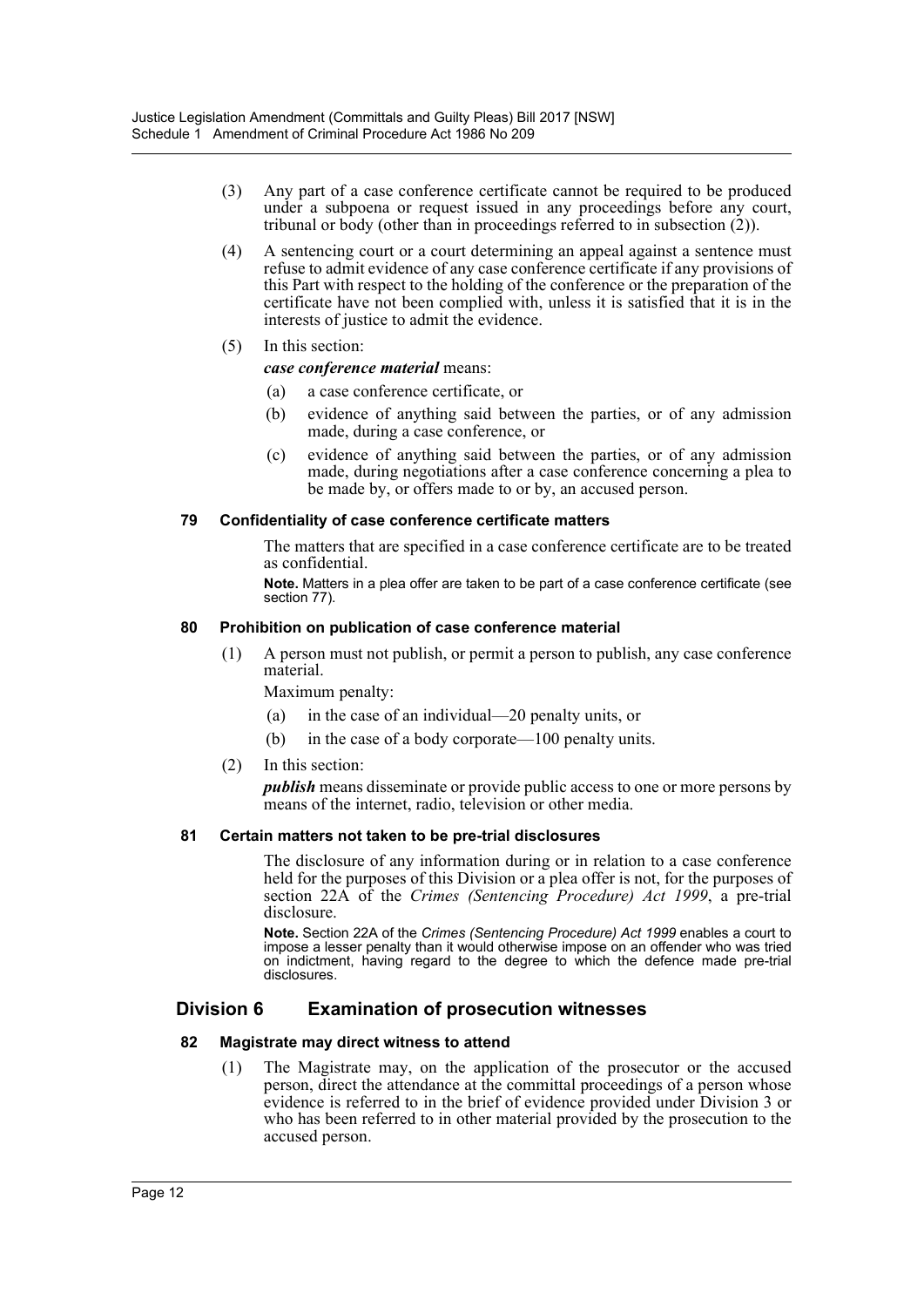- (2) The Magistrate may hold a hearing to determine an application under this section and may require the prosecutor or the accused person to make submissions in relation to the application.
- (3) An application may be made only after the charge certificate has been filed in the committal proceedings.
- (4) The Magistrate must give the direction if an application is made by the accused person or the prosecutor and the other party consents to the direction being given.
- (5) In the case of any other application, the Magistrate may give a direction only if satisfied that there are substantial reasons why, in the interests of justice, the witness should attend to give oral evidence. The regulations may make provision for or with respect to the determination of substantial reasons under this subsection.
- (6) For the purposes of determining whether to give a direction, the Magistrate may consider any material (whether or not it is in a form required for the material to be admissible as evidence).
- (7) A direction may be withdrawn only:
	- (a) on the application, or with the consent, of the accused person, or
	- (b) on the application of the prosecutor, if the accused person fails to appear on a day at which a person has been directed to appear to give evidence.

## **83 Witnesses who cannot be directed to attend**

- (1) A direction may not be given so as to require the attendance of the complainant in committal proceedings for a prescribed sexual offence if the complainant is a cognitively impaired person (within the meaning of Part 6 of Chapter 6).
- (2) A direction may not be given so as to require the attendance of the complainant in committal proceedings for a child sexual assault offence if the complainant:
	- (a) was under the age of 16 years:
		- (i) on the earliest date on which, or
		- (ii) at the beginning of the earliest period during which,

any child sexual assault offence to which the proceedings relate was allegedly committed, and

- (b) is currently under the age of 18 years.
- (3) For the purposes of subsection (2):

## *child sexual assault offence* means:

- (a) a prescribed sexual offence, or
- (b) an offence that, at the time it was committed, was a child sexual assault offence for the purposes of subsection (2), or
- (c) an offence of attempting, or of conspiracy or incitement, to commit an offence referred to in paragraph (a) or (b).

*complainant*, in relation to any proceedings, means the person, or any of the persons, against whom a prescribed sexual offence with which the accused person stands charged in those proceedings is alleged to have been committed, and includes:

(a) in relation to an offence under section 80E of the *Crimes Act 1900*, the person who is alleged to have been the subject of sexual servitude, and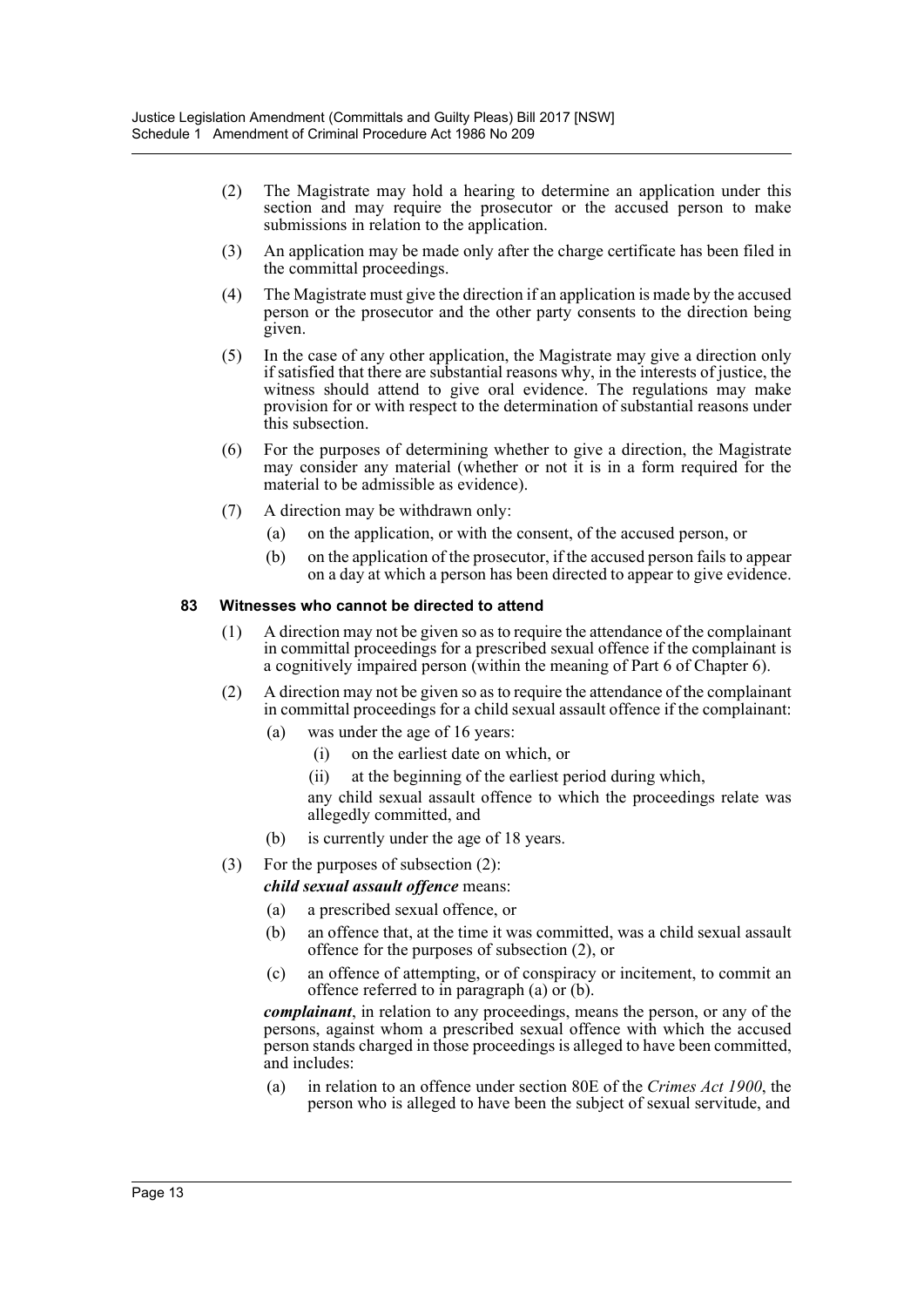- (b) in relation to an offence under section 91D, 91E or 91F of the *Crimes Act 1900*, the person under the age of 18 years who is alleged to have participated in an act of child prostitution, and
- (c) in relation to an offence under section 91G of the *Crimes Act 1900*, the person under the age of 18 years who is alleged to have been used for the production of child abuse material.

## **84 Victim witnesses generally not to be directed to attend**

- (1) A direction may not be given so as to direct the attendance of an alleged victim of an offence involving violence that is the subject of the committal proceedings (even if the parties to the proceedings consent to the attendance) unless the Magistrate is satisfied that there are special reasons why the alleged victim should, in the interests of justice, attend to give oral evidence.
- (2) The regulations may make provision for or with respect to the determination of special reasons under this section.
- (3) The following offences are *offences involving violence* for the purposes of this section:
	- (a) a prescribed sexual offence,
	- (b) an offence under sections 27–30 of the *Crimes Act 1900* (attempts to murder),
	- (c) an offence under section 33 of the *Crimes Act 1900* (wounding etc with intent to do grievous bodily harm or resist arrest),
	- (d) an offence under section 35 (1) or (2) of the *Crimes Act 1900* (infliction of grievous bodily harm),
	- (e) an offence under sections 86–91 of the *Crimes Act 1900* (abduction or kidnapping),
	- (f) an offence under sections 94–98 of the *Crimes Act 1900* (robbery),
	- (g) an offence the elements of which include the commission of, or an intention to commit, an offence referred to in any of the above paragraphs,
	- (h) an offence that, at the time it was committed, was an offence involving violence for the purposes of this section,
	- (i) any other offence that involves an act of actual or threatened violence and that is prescribed by the regulations for the purposes of this section.
- (4) An offence that may be dealt with summarily under Chapter 5 is not an offence involving violence for the purposes of this section.

## **85 Evidence of prosecution witness**

- (1) The evidence of a person who is directed to attend committal proceedings under this Division is to be given orally.
- (2) The person may be examined by the prosecutor.
- (3) The person may be cross-examined by the accused person and by the prosecutor.
- (4) The Magistrate must not allow the person to be cross-examined in respect of matters that were not the basis of the reasons for giving the direction, unless the Magistrate is satisfied that there are substantial reasons why, in the interests of justice, the person should be examined in respect of those matters.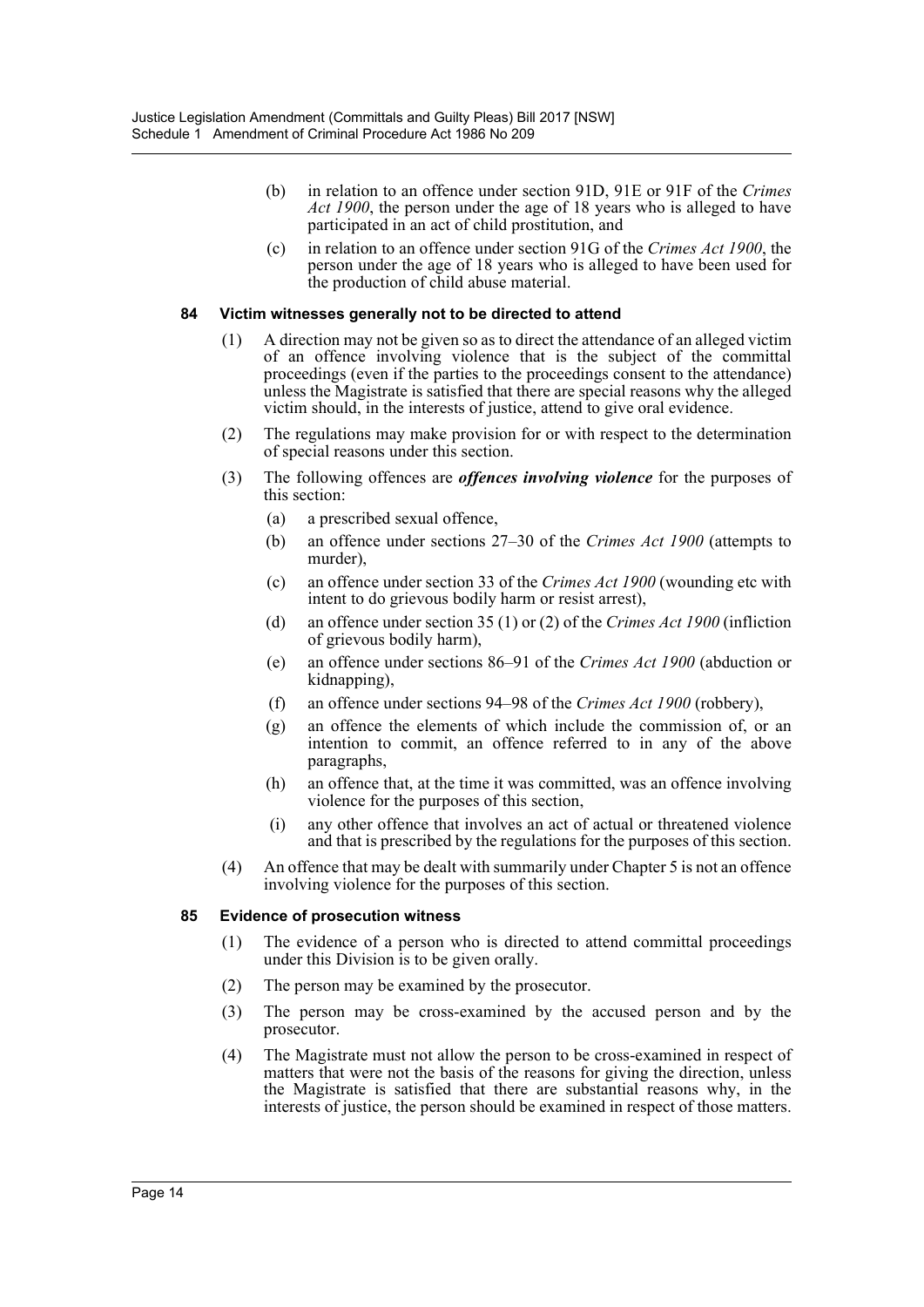## **86 Exceptions to oral evidence**

- (1) The evidence of a person who is directed to attend committal proceedings under this Division may be given by a written statement, or another kind of statement permitted to be tendered under Part 3A of Chapter 6, if:
	- (a) the accused person and the prosecutor consent to the statement being admitted, or
	- (b) the Magistrate is satisfied that there are substantial reasons why, in the interests of justice, the evidence should be given by a statement.

**Note.** Sections 283C and 283D enable the use of recordings instead of written statements in the cases of witnesses who are vulnerable persons or in the case of domestic violence offences. Section 283G enables certain transcripts of evidence in other proceedings to be used instead of written statements.

- (2) The evidence of a person who is directed to attend committal proceedings under this Division may be given by a recorded statement in the circumstances permitted under Part 4B of Chapter 6.
- (3) This section has effect despite section 85.

## **87 Evidence to be taken in presence of accused person**

- (1) The accused person must be present when evidence is taken under this Division, unless this Act or any other law permits the evidence to be taken in the accused person's absence.
- (2) The Magistrate may excuse the accused person from attending during the taking of evidence if satisfied that the accused person will be represented by an Australian legal practitioner while the evidence is taken or if satisfied that the evidence is not applicable to the accused person.
- (3) A period during which the accused person is so excused is taken to be an adjournment for the purposes of dealing with the accused person.
- (4) Evidence may commence or continue to be taken in the absence of an accused person who has not been excused from attending if:
	- (a) no good and proper reason is shown for the absence of the accused person, and
	- (b) a copy of all relevant written statements, and copies of any proposed exhibits identified in the statements (or a notice relating to inspection of them), have been served on the accused person in accordance with this Part and the accused person has been informed of the time set by the Magistrate for taking of the evidence.

## **88 Evidentiary effect of statements**

- (1) A written statement, or any other kind of statement permitted to be tendered under Part 3A of Chapter 6, is, if tendered by the prosecutor in accordance with this Division, admissible as evidence for the purposes of this Division to the same extent as if it were oral evidence to the like effect given under this Division by the same person.
- (2) Any document or other thing identified in any statement admitted as evidence under this Division is, if the document or other thing is produced as an exhibit in the committal proceedings, to be treated as if it had been identified before the Magistrate by the person who made the statement.
- (3) This section does not operate to make a statement admissible if it is not admissible because of another provision made by or under this Division.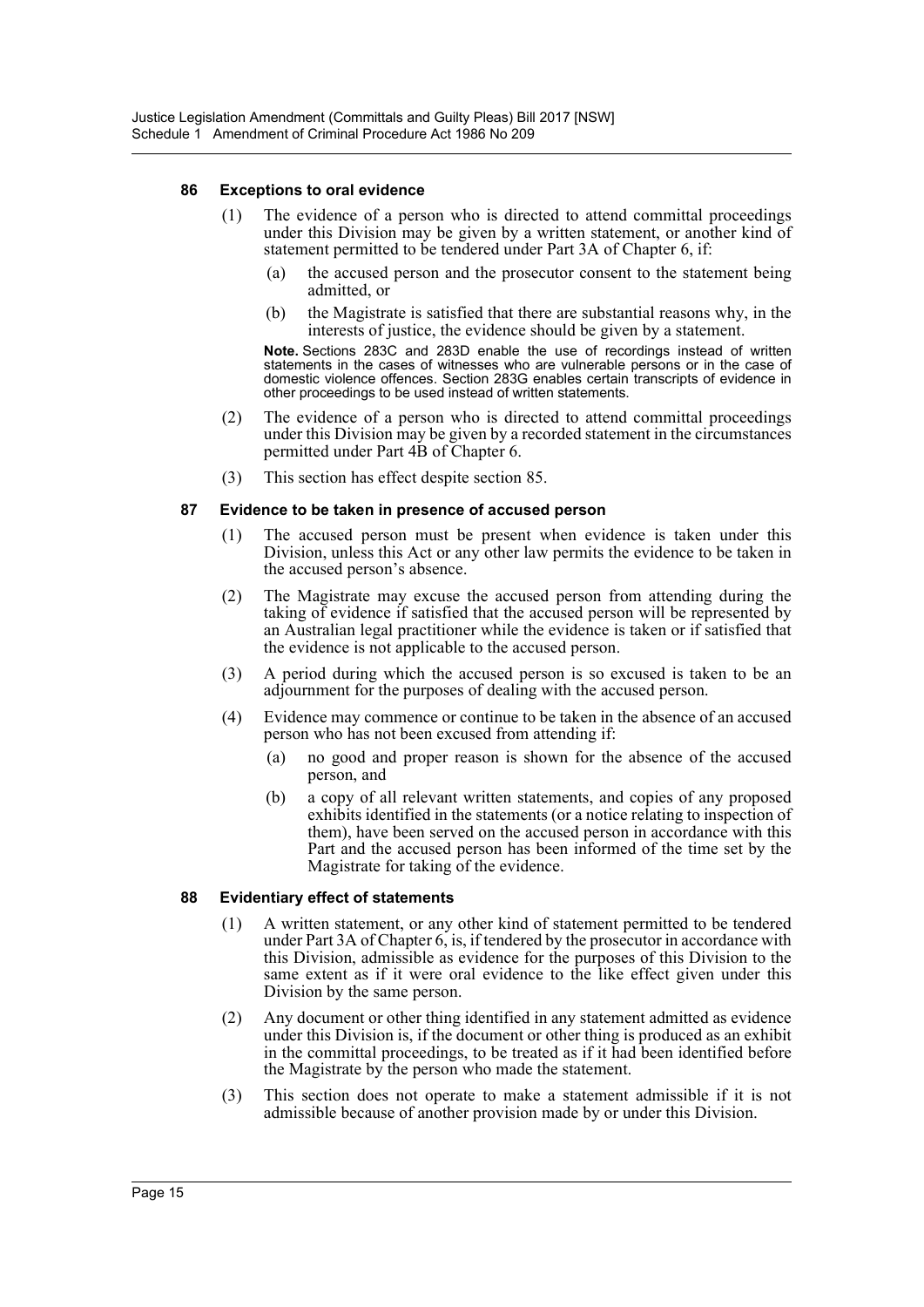#### **89 Statements must comply with requirements**

- (1) A written statement, or another kind of statement permitted to be tendered under Part 3A of Chapter 6, is not admissible as evidence for the purposes of this Division unless this Division, and any applicable requirements specified by or under that Part, are complied with in relation to the statement and any associated exhibits or documents.
- (2) A statement that is not admissible as evidence under this section may nevertheless be admitted as evidence if otherwise admissible in accordance with any rule or law of evidence.
- (3) A statement sought to be admitted for the purposes of this Division must be served on the accused person on or before the day set by the Magistrate for that purpose.

#### **90 Evidence not to be admitted**

- (1) The Magistrate must refuse to admit evidence sought to be adduced by the prosecutor under this Division if, in relation to that evidence, this Division or any applicable requirements specified by or under Part 3A of Chapter 6, have not been complied with by the prosecutor.
- (2) Despite subsection (1), the Magistrate may admit the evidence sought to be adduced if the Magistrate is satisfied that:
	- (a) the non-compliance is trivial in nature, or
	- (b) there are other good reasons to excuse the non-compliance, and admit the evidence, in the circumstances of the case.

#### **91 Magistrate may set aside requirements for statements**

- (1) In any committal proceedings, the Magistrate may dispense with all or any of the following requirements relating to statements or exhibits:
	- (a) service of documents on the accused person,
	- (b) provision to the accused person of a reasonable opportunity to inspect proposed exhibits,
	- (c) specification of the age of the person who made a statement,
	- (d) any requirement specified by the regulations under this Division or Part 3A of Chapter 6, if the regulations do not prohibit the Magistrate from dispensing with the requirement.
- (2) A requirement may be dispensed with under this section only on an application by the accused person or with the consent of the accused person. **Note.** Some of these requirements are made by or under Part 3A of Chapter 6.

## **92 False statements or representations**

- (1) A person who made a written statement tendered in committal proceedings under this Division is guilty of an offence if the statement contains any matter:
	- (a) that, at the time the statement was made, the person knew to be false, or did not believe to be true, in any material respect, and
	- (b) that was inserted or caused to be inserted by the person in the statement.

Maximum penalty: 100 penalty units or imprisonment for 5 years, or both.

(2) A person who made a representation given in evidence under this Division in the form of a recorded statement is guilty of an offence if the representation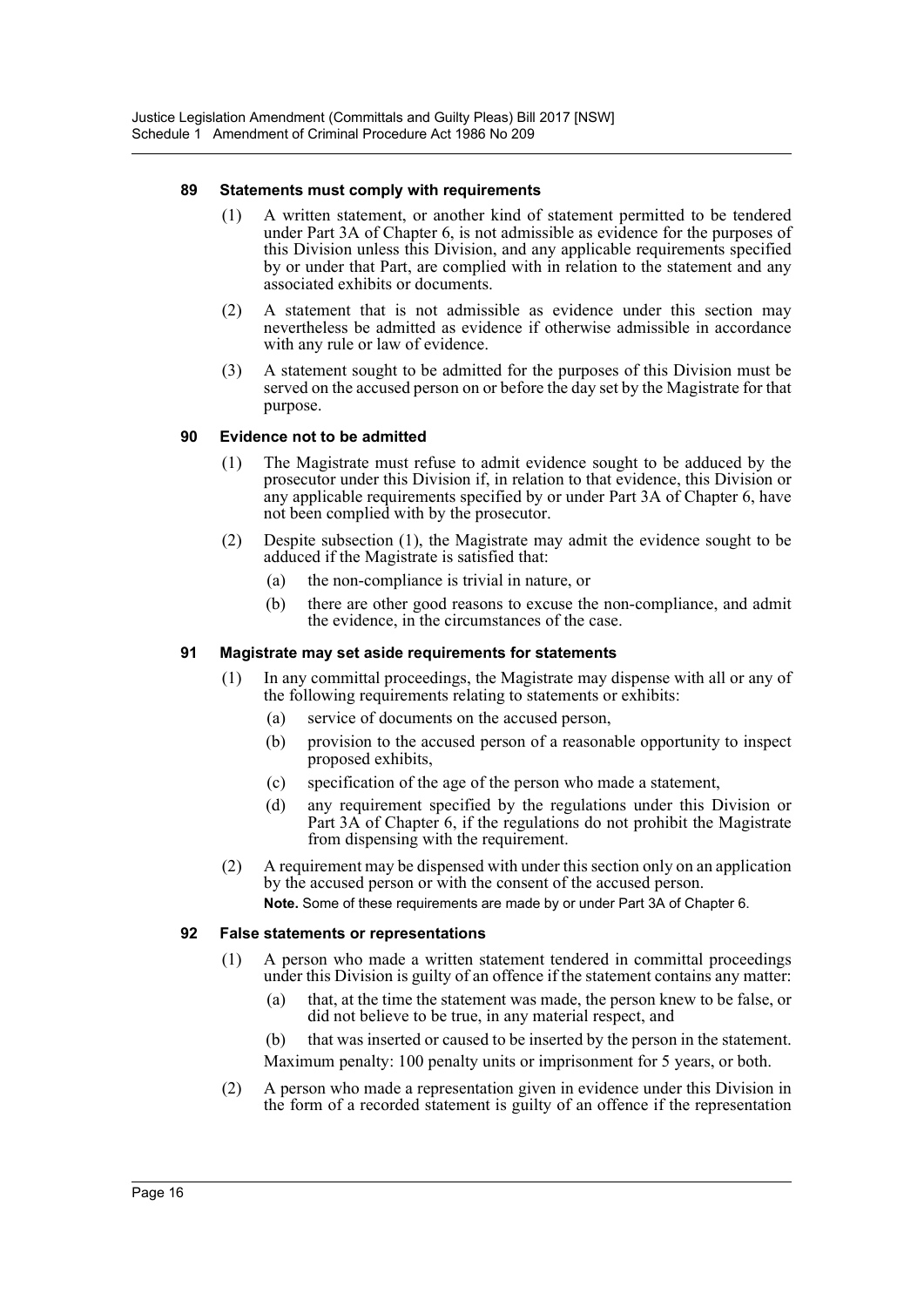contains any matter that, at the time the representation was made, the person knew to be false, or did not believe to be true, in any material respect. Maximum penalty: 100 penalty units or imprisonment for 5 years, or both.

## **Division 7 Committal for trial where unfitness to be tried raised**

## **93 Committal for trial where unfitness to be tried raised**

- (1) The Magistrate may commit an accused person for trial for an offence if:
	- (a) the question of the person's unfitness to be tried for the offence is raised by the accused person, the prosecutor or the Magistrate, and
	- (b) if the question is raised by the accused person or the prosecutor, the Magistrate is satisfied that it has been raised in good faith.
- (2) The question of the person's unfitness to be tried for an offence may be raised at any time in the committal proceedings.
- (3) The Magistrate may require a psychiatric or other report relating to the accused person to be supplied to the Magistrate by the accused person or the prosecutor before committing a person for trial under this section.

## **94 Committal may take place after charge certification**

The Magistrate may commit an accused person for trial under this Division only:

- (a) if the charge certificate has been filed under Division 4 and a case conference is not required to be held in the committal proceedings, or
- (b) if the charge certificate has been filed under Division 4 and a case conference has not yet been held in the committal proceedings, or
- (c) if the case conference certificate for the proceedings has been filed in the committal proceedings.

# **Division 8 Committal for trial or sentence**

## **95 Committal timing generally**

- (1) The Magistrate in committal proceedings is to commit the accused person for trial or sentence:
	- (a) after the case conference certificate is filed under Division 5, or
	- (b) if a case conference is not required to be held in the proceedings, after the charge certificate is filed under Division 4.

**Note.** The Magistrate may, at any time, adjourn the proceedings where it appears to the Magistrate to be necessary or advisable to do so (see sections 40 and 58 (a)).

- (2) Despite subsection (1), a Magistrate may commit an accused person for sentence:
	- (a) before a charge certificate is filed, if the prosecutor required to file the charge certificate advises the Magistrate that the prosecutor consents to the accused person being committed for sentence for that offence, or
	- (b) if a charge certificate has been filed but no case conference has yet been held.
- (3) This section does not prevent the Magistrate from committing an accused person for trial under Division 7.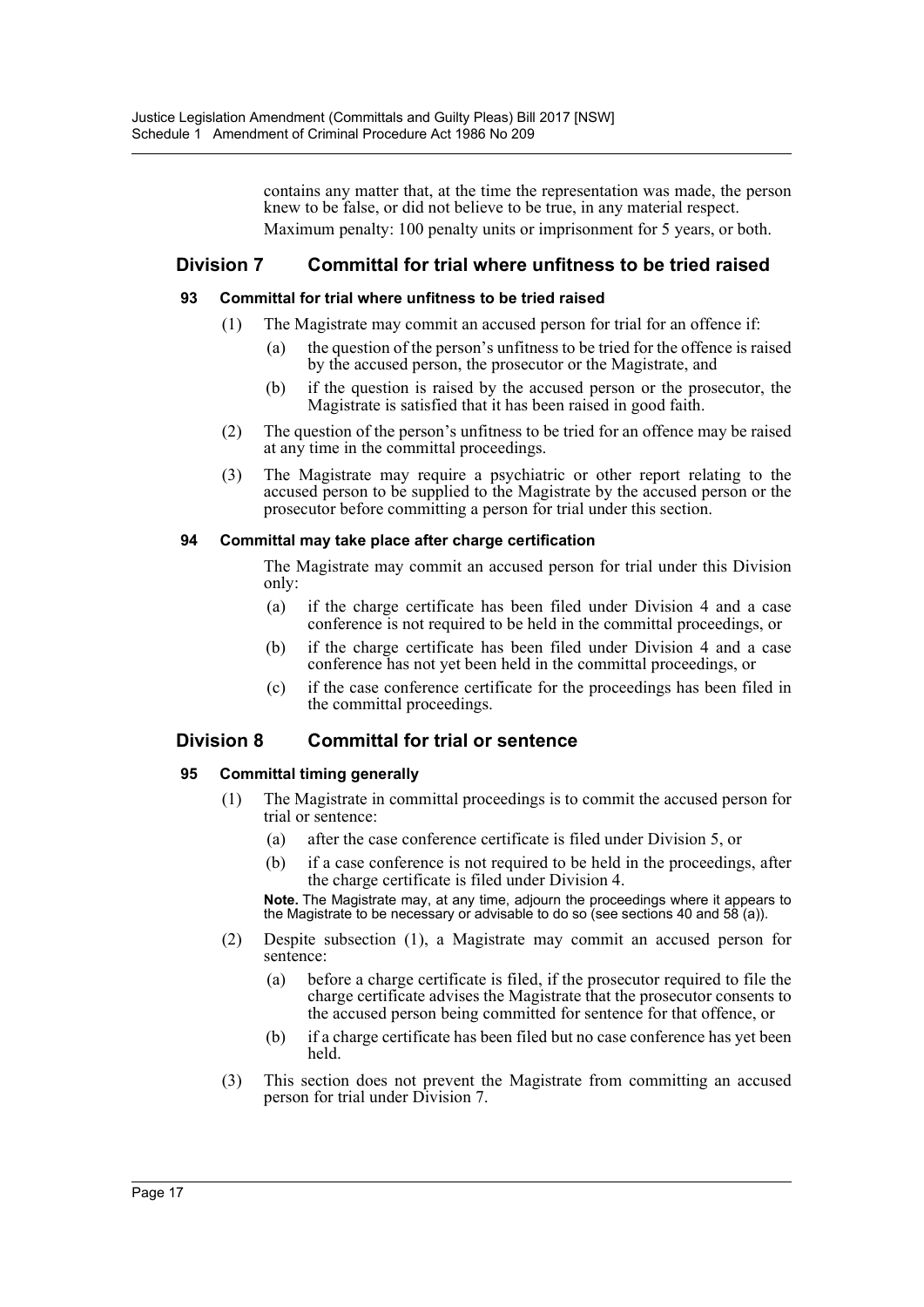(4) Before committing an accused person under this section, the Magistrate must ascertain whether or not the accused person pleads guilty to the offences that are being proceeded with.

## **96 Committal for trial**

- (1) The Magistrate must commit an accused person for trial for an offence unless the Magistrate accepts a plea of guilty to the offence by the accused person.
- (2) In the case of an accused person that is a corporation that is to be committed for trial, the Magistrate is to make an order authorising an indictment to be filed for the offence named in the order or for such other offence as the Attorney General or the Director of Public Prosecutions considers proper.

## **97 Guilty pleas and committal for sentence**

- (1) An accused person may at any time in committal proceedings plead guilty to an offence.
- (2) The Magistrate may accept or reject a guilty plea.
- (3) The Magistrate must not accept a guilty plea before the time at which an accused person may be committed for sentence under section 95.
- (4) Rejection of a guilty plea does not prevent an accused person from pleading guilty at a later stage in the committal proceedings.
- (5) If the guilty plea is rejected by the Magistrate, the committal proceedings continue as if the accused person had not pleaded guilty.
- (6) If the guilty plea is accepted, the Magistrate must commit the accused person to the District Court or the Supreme Court for sentence.

## **98 Committal of unrepresented persons**

If an accused person is not represented by an Australian legal practitioner, the Magistrate must not commit the accused person for trial or sentence unless the Magistrate is satisfied that the accused person has had a reasonable opportunity to obtain legal representation for, or legal advice about, the committal proceedings.

#### **99 Attorney General or Director of Public Prosecutions may direct that no further proceedings be taken**

- (1) If a guilty plea is accepted under this Part, the Attorney General or the Director of Public Prosecutions may, at their discretion, direct in writing that no further proceedings be taken against the accused person under this Part for the offence concerned.
- (2) No further proceedings may be taken against the accused person under this Part for the offence if a direction is given.

**Note.** Section 44 requires the release of the accused person once a certificate is delivered to the Supreme Court after a direction is given.

# **Division 9 Procedure on committal**

## **100 Procedure applicable after committal for sentence**

(1) All proceedings (whether under this or any other Act) relating to a committal for trial apply, so far as practicable, to a committal of an accused person after a guilty plea is accepted.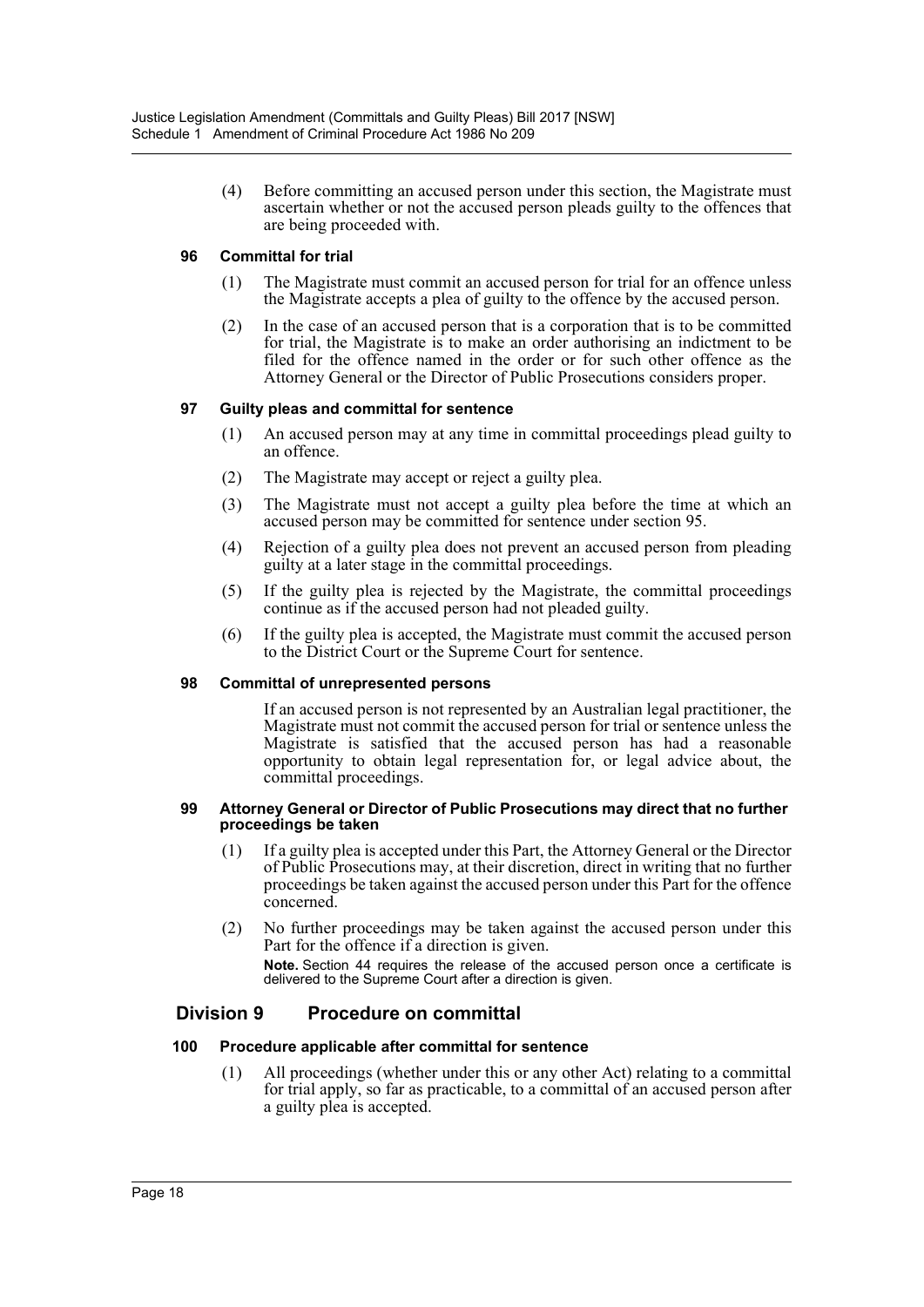(2) For the purposes of the venue or change of venue of consequent proceedings, a committal is taken to be a committal for trial.

## **101 Higher court may refer accused person back to Magistrate**

- (1) A Judge of the District Court or the Supreme Court before whom an accused person is brought under section 97 (6) may order that the committal proceedings be continued before a Magistrate if:
	- (a) it appears to the Judge from the information or evidence given to or before the Judge that the facts in respect of which a court attendance notice was issued do not support the offence to which the accused person pleaded guilty, or
	- (b) the prosecutor requests the order be made, or
	- (c) for any other reason, the Judge thinks fit to do so.
- (2) On the resumption of the committal proceedings, the proceedings continue as if the person had not pleaded guilty.

## **102 Disposal of proceedings by higher court**

- (1) The District Court or the Supreme Court may proceed to sentence or otherwise deal with an accused person brought before the Court under section 97 as if the accused person had on arraignment at any sittings of the Court pleaded guilty to the offence on an indictment filed or presented by the Attorney General or the Director of Public Prosecutions.
- (2) An accused person who is sentenced or otherwise dealt with under this section is for the purposes of any Act or law (whether enacted before or after the commencement of this section) taken to be convicted on indictment of the offence concerned.

## **103 Change to not guilty plea in higher court**

- (1) If an accused person brought before the District Court or the Supreme Court under section 97 or this Division changes to not guilty the plea to the offence on which the accused person was committed to the Court, the Judge must direct that the accused person be put on trial for the offence.
- (2) On the direction being given, the accused person is taken to have been committed for trial for the offence. The Judge may make the same orders and do the same things (including dealing with the accused person) as a Magistrate can on committing an accused person for trial.
- (3) The Judge may give directions as to matters preliminary to the trial as the Judge thinks just.
- (4) A direction may not be given under subsection (1) if the offence is punishable by imprisonment for life, but the Judge may make an order under section 101.
- (5) Despite subsection (1), the Judge may make an order under section 101 instead of giving a direction under subsection (1), if of the opinion that such an order should be made.

## **104 Meaning of "accused person"**

## In this Division:

*accused person* includes a person who has been committed for sentence to the District Court or Supreme Court.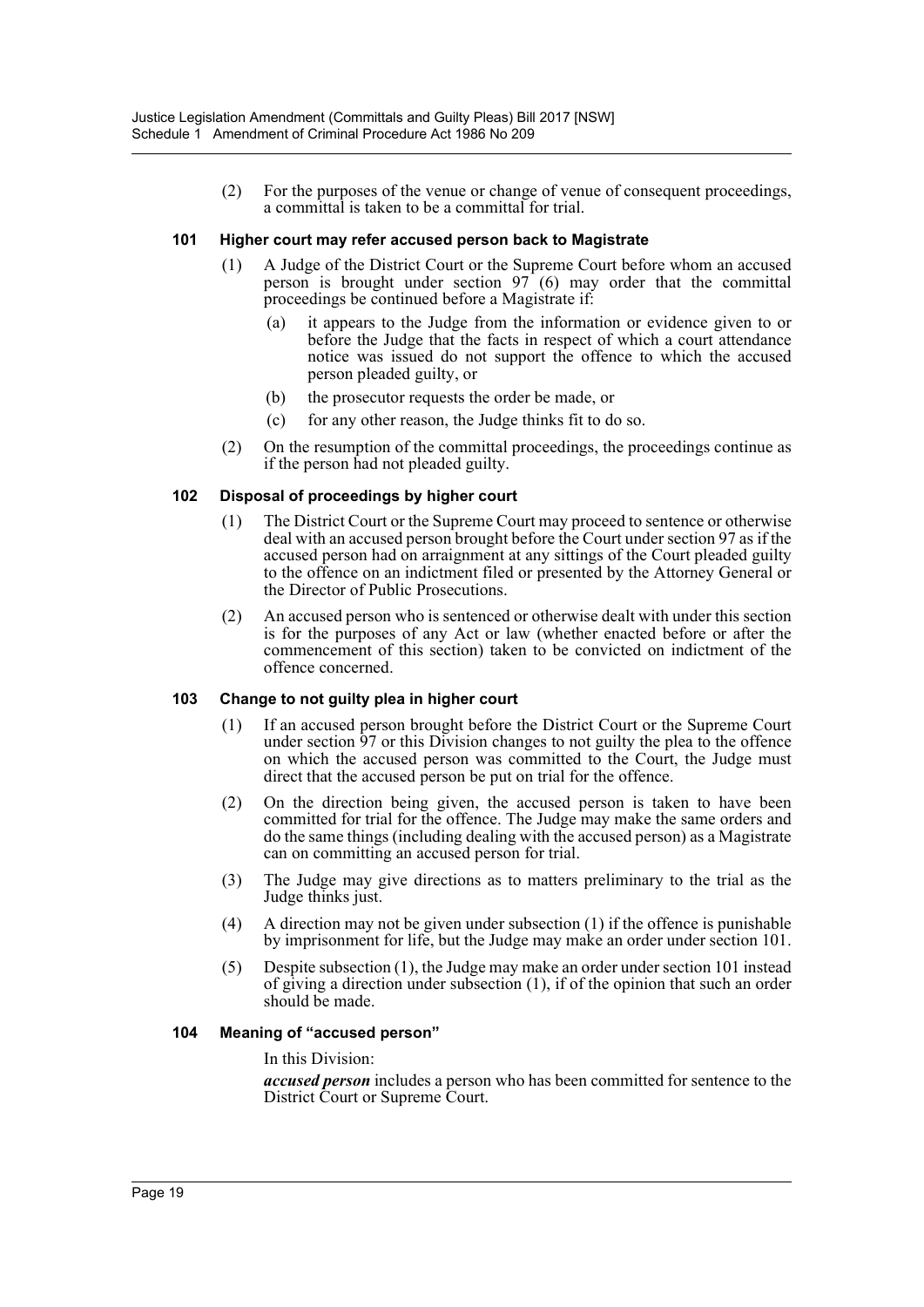## **[4] Chapter 3, Part 2, Division 6, heading**

Omit the heading to the Division. Insert instead:

# **Division 10 General procedures after committal**

## **[5] Section 114 Copies of transcripts of evidence**

Omit section 114 (1). Insert instead:

(1) An accused person who is committed for trial or sentence is entitled to obtain 1 copy of the transcript of any evidence taken at the committal proceedings, and any written statements tendered at the proceedings.

## **[6] Chapter 3, Part 2, Division 7, heading**

Omit the heading to the Division. Insert instead:

## **Division 11 Costs**

## **[7] Section 262 Procedure for dealing with offences if election made**

Omit "Division 5 of Part 2 of Chapter 3 as if the person charged had pleaded guilty under that Division to the offence" from section  $262$  (2).

Insert instead "Part 2 of Chapter 3 as if the person charged had pleaded guilty under that Part to the offence".

## **[8] Section 264 Election may be withdrawn**

Omit section 264 (2) (a). Insert instead:

(a) in the case of a plea of not guilty—the committal of the person charged for trial,

## **[9] Section 274 Application**

Omit "This Chapter". Insert instead "Except as provided by this Chapter, this Chapter".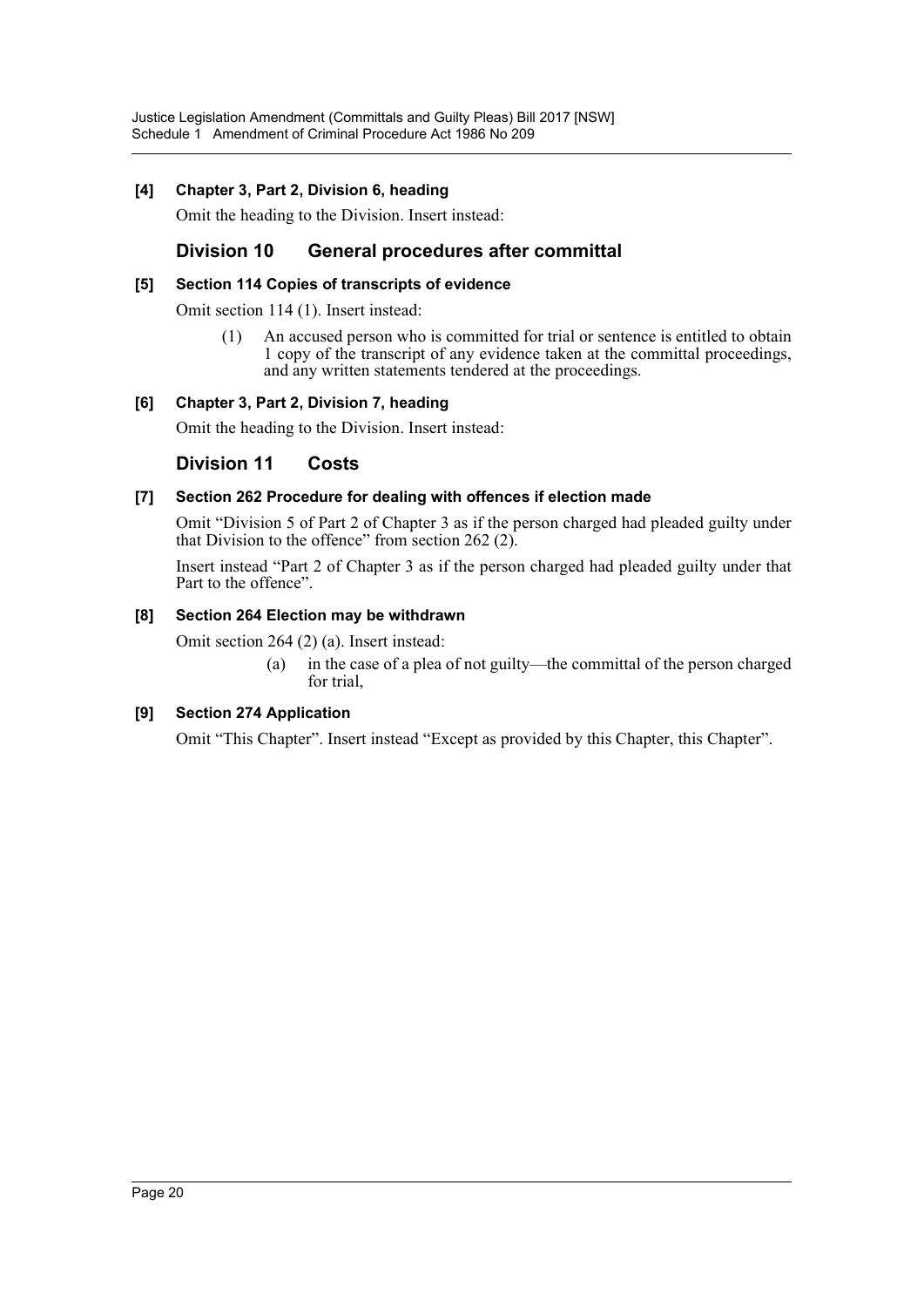## **[10] Chapter 6, Part 3A**

Insert after Part 3:

# **Part 3A Statements**

## **283A Application of Part**

- (1) This Part applies to statements:
	- (a) for the purposes of giving evidence under Division 6 of Part 2 of Chapter 3, and
	- (b) for any other purposes prescribed by the regulations.

**Note.** Material that is included in a brief of evidence for committal proceedings under Division 3 of Part 2 of Chapter 3 may be, but is not required to be, in the form required under this Part (see section 62 (2)).

This Part also applies to statements provided in committal proceedings under Division 3A of Part 3 of the *Children (Criminal Proceedings) Act 1987* (see section 31D of that Act).

(2) This Part does not apply to a recorded statement provided under Part 4B of this Chapter.

## **283B Form and requirements for written statements**

- (1) A written statement may be in the form of questions and answers.
- (2) A written statement must specify the age of the person who made the statement.
- (3) A written statement must be endorsed in accordance with the regulations by the maker of the statement as to the truth of the statement and any other matter required by the regulations.
- (4) A written statement or such an endorsement on a statement must be written in a language of which the person who made the statement has a reasonable understanding.
- (5) If the written statement, or part of it, is in a language other than English, a document purporting to contain an English translation of the statement or part must be annexed to the statement.

## **283C Recordings of interviews with vulnerable persons**

- (1) A written statement may be in the form of a transcript of a recording made by an investigating official of an interview with a vulnerable person, during which the vulnerable person was questioned by the investigating official in connection with the investigation of the commission or possible commission of the offence (as referred to in section 306R), but only if this section is complied with.
- (2) The copy of the transcript of the recording must be certified by an investigating official as an accurate transcript of the recording.
- (3) The accused person must be given, in accordance with the regulations under section 306 $\sqrt{(2)}$ , a reasonable opportunity to listen to and, in the case of a video recording, to view, the recording.
- (4) However, if the requirements of the regulations under section 306V (2) have not been complied with, the recording may be admitted if the Magistrate is satisfied that:
	- (a) the parties consent to the recording being so used, or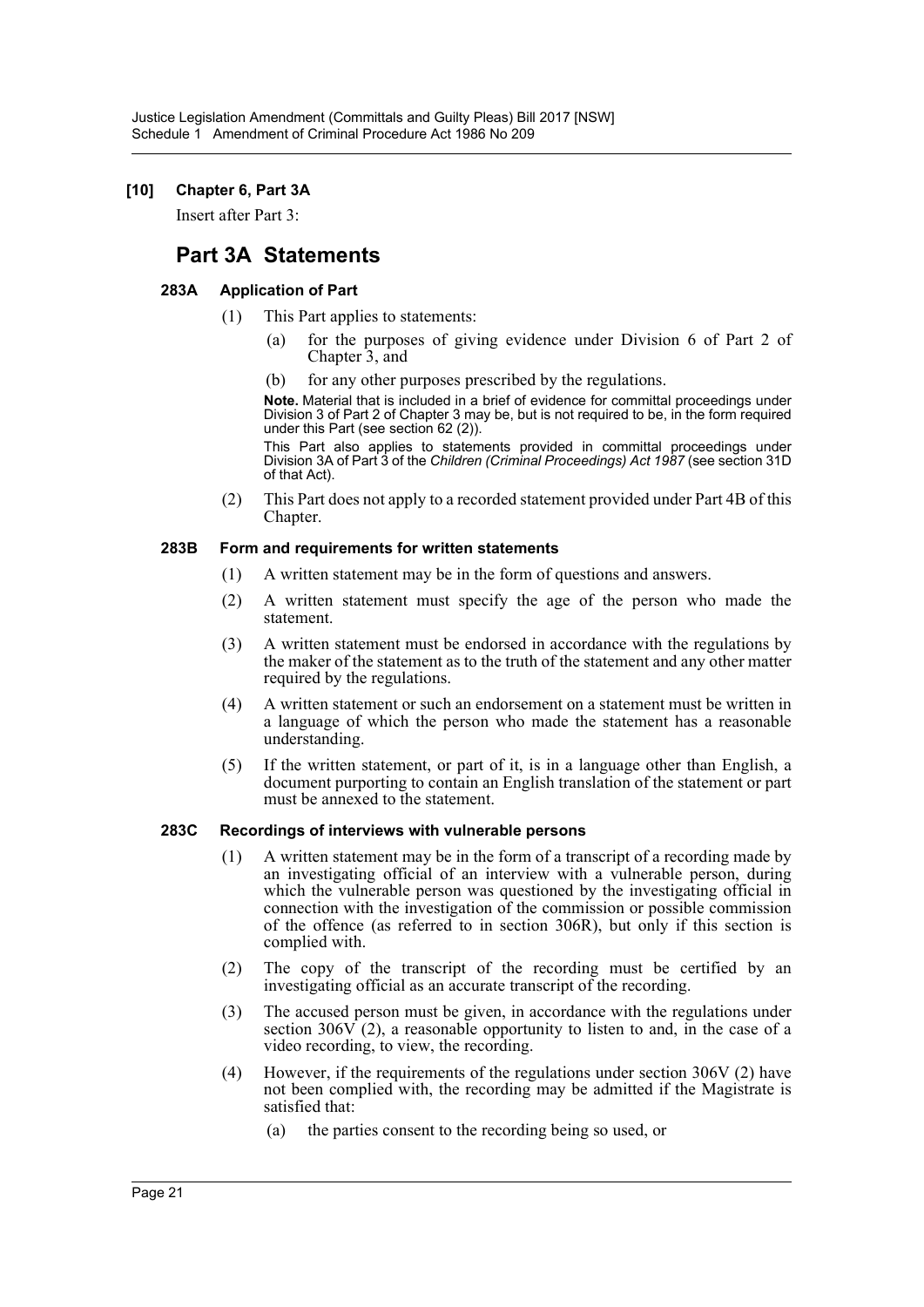- (b) the accused person and his or her Australian legal practitioner (if any) have been given a reasonable opportunity otherwise than in accordance with those regulations to listen to or view the recording and it would be in the interests of justice to so use the recording.
- (5) Nothing in this Part requires the prosecutor to serve or cause to be served on the accused person a copy of the actual recording made by an investigating official of an interview with the vulnerable person (other than a transcript of the recording).
- (6) This section does not affect section 306V (2).
- (7) In this section:

*investigating official* has the same meaning as it has in Part 6 of this Chapter. **Note.** Part 6 of this Chapter allows vulnerable persons (children and cognitively impaired persons) to give evidence of a previous representation in the form of a recording made by an investigating official of an interview with the vulnerable person. Section 306V (2) (which is contained in that Part) provides that such evidence is not to be admitted unless the accused person and his or her Australian legal practitioner have been given a reasonable opportunity to listen to or view the recording.

#### **283D Recordings of interviews with domestic violence complainants**

- (1) Evidence may be given in the form of a recorded statement instead of a written statement, if the offence is a domestic violence offence.
- (2) The requirements of Division 3 of Part 4B in relation to service of, and access to, a recorded statement must be complied with in relation to any recorded statement used instead of a written statement.
- (3) However, if the requirements of Division 3 of Part 4B have not been complied with, the recorded statement may be admitted if the court is satisfied that:
	- (a) the parties consent to the recorded statement being admitted, or
	- (b) the accused person or his or her Australian legal practitioner (if any) have been given a reasonable opportunity otherwise than in accordance with that Division to listen to or view and listen to, the recorded statement and it would be in the interests of justice to admit the recorded statement.
- (4) This section does not affect section 289I (2).

## **283E Form and requirements for recorded statements**

- (1) A representation contained in a recorded statement where the offence is a domestic violence offence may be in the form of questions and answers.
- (2) A recorded statement must contain the following statements by the domestic violence complainant:
	- (a) a statement as to the complainant's age,
	- (b) a statement as to the truth of the representation,
	- (c) any other matter required by the regulations.
- (3) If the representation contained in a recorded statement, or part of it, is in a language other than English:
	- (a) the recorded statement must contain an English translation of the representation or part, or
	- (b) a separate written English translation of the representation or part must accompany the recorded statement.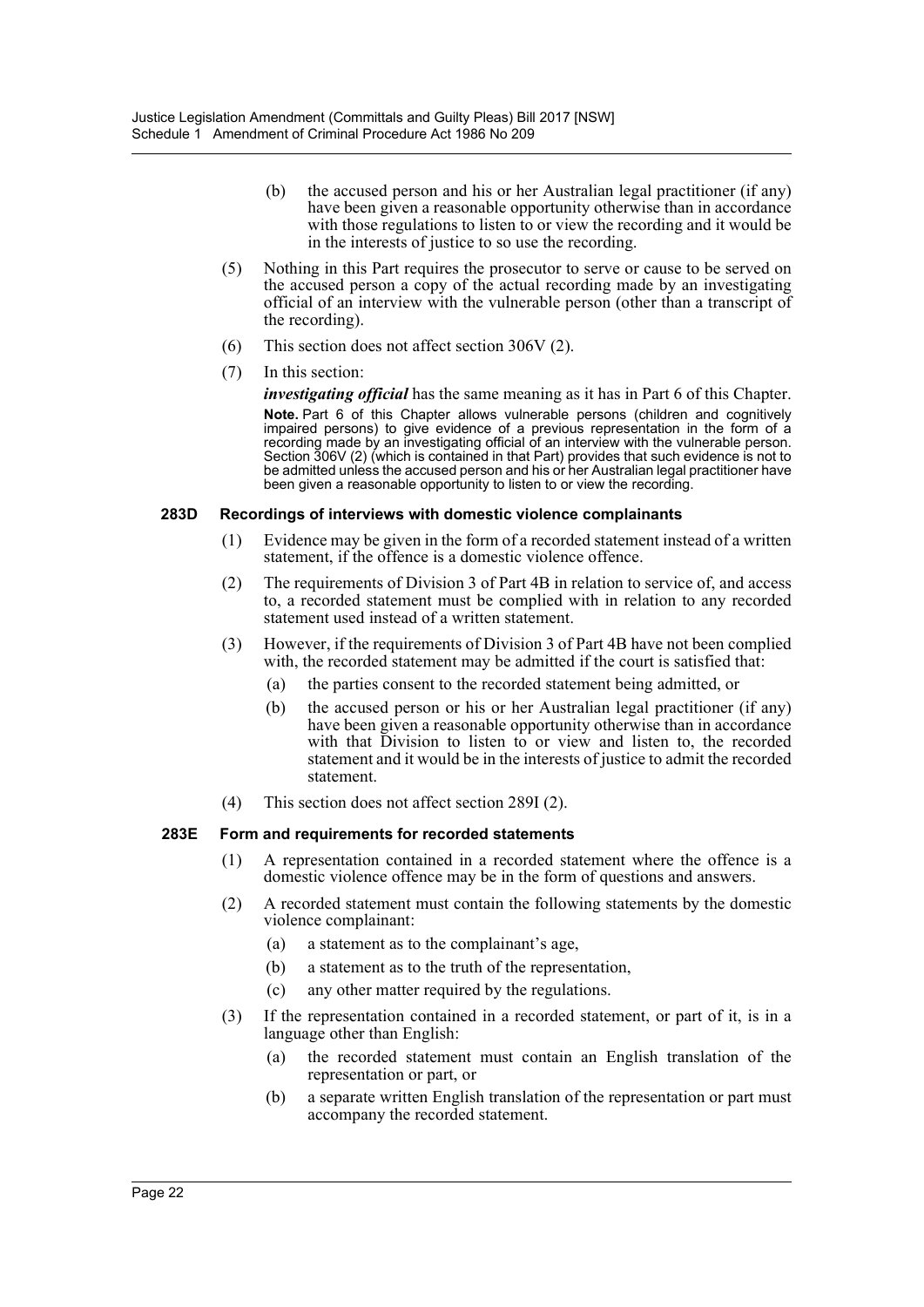#### **283F Death of person who made statement**

- (1) A written or recorded statement, or a transcript of a recording of an interview with a vulnerable person, is not admissible if, on evidence produced during proceedings, the Magistrate is satisfied that the person who made the statement is dead.
- (2) If it is found after a statement is admitted in evidence in proceedings that the person who made the statement died before the statement was admitted, the statement is taken not to have been admitted in evidence.
- (3) This section does not apply to a deposition that is admissible under section 284.

#### **283G Use of previous statements in cases involving prescribed sexual offences**

- (1) In proceedings in relation to a prescribed sexual offence, if:
	- (a) the offence is alleged to have been committed in the course of a connected set of circumstances in which another prescribed sexual offence is alleged to have been committed, and
	- (b) the accused person has been committed for trial in respect of, or has been convicted of, the other offence, and
	- (c) each of the offences is alleged to have been committed against the same person,

transcripts of evidence of the person against whom the offence is alleged to have been committed at the proceedings in which the accused person was committed or tried in respect of the other offence may, in so far as they are relevant to the offence the subject of the committal proceedings, be given as evidence instead of a written statement.

(2) A copy of the transcript must be certified by a registrar in accordance with the rules.

#### **283H Regulations relating to requirements for statements**

- (1) The regulations may make provision for or with respect to the use of statements to which this Part applies.
- (2) Without limiting subsection (1), regulations may be made for or with respect to the following:
	- (a) the form of statements,
	- (b) the signing of and endorsements on written statements by statement makers or other persons,
	- (c) the rejection of statements, or parts of statements, that do not comply with provisions made by or under this Part,
	- (d) other requirements for written or other statements,
	- (e) the giving of notice of the use of written or other statements,
	- (f) evidentiary presumptions about the stated age and signature of a person making a statement and other matters relating to any such statement,
	- (g) service of a written or other statement and copies of proposed exhibits identified in the statement (or a notice relating to inspection of them) on the accused person by the prosecutor.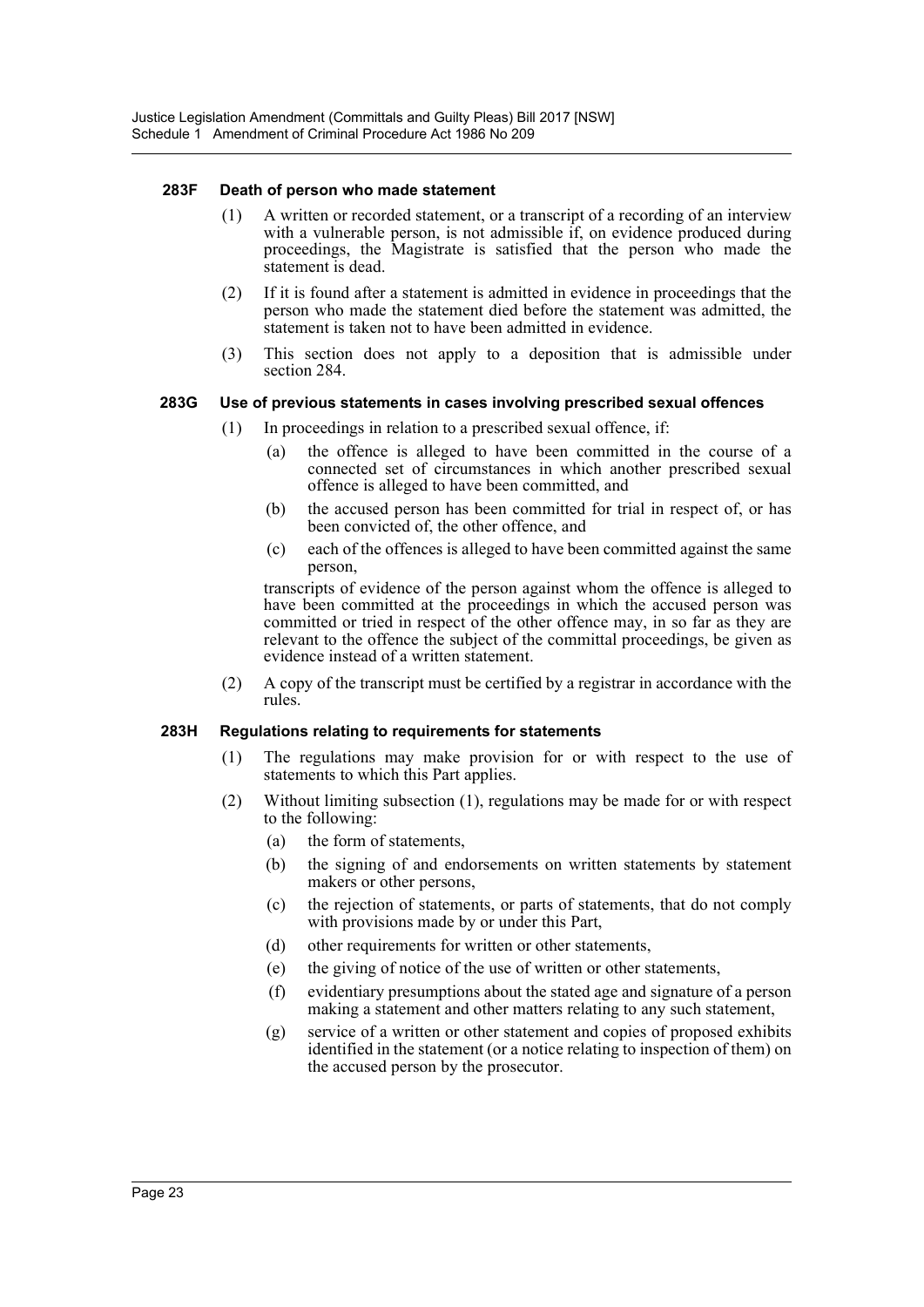## **[11] Section 289 Written statements admitted in committal proceedings**

Omit section 289 (1). Insert instead:

(1) This section applies to a written statement (a *prescribed written statement*) the whole or any part of which has been admitted as evidence under Division 6 of Part 2 of Chapter 3 or under Division 3A of Part 3 of the *Children (Criminal Proceedings) Act 1987*, including any part of the statement that has been rejected for the purposes of that Division.

## **[12] Schedule 1 Indictable offences triable summarily**

Insert in appropriate order in Part 4 of Table 1:

## **18AAA Children (Criminal Proceedings) Act 1987**

An offence under section 31K of the *Children (Criminal Proceedings) Act 1987*.

## **18C Criminal Procedure Act 1986**

An offence under section 92 of the *Criminal Procedure Act 1986*.

## **[13] Schedule 2 Savings, transitional and other provisions**

Insert at the end of the Schedule, with appropriate Part and clause numbering:

# **Part Provisions consequent on enactment of Justice Legislation Amendment (Committals and Guilty Pleas) Act 2017**

## **Definitions**

In this Part:

*amending Act* means the *Justice Legislation Amendment (Committals and Guilty Pleas) Act 2017*.

*existing proceedings* means committal proceedings for an offence commenced before the substitution of the former committal provisions by the amending Act.

*former committal provisions* means Divisions 2–5 of Part 2 of Chapter 3 of this Act, as in force before their substitution by the amending Act.

## **Existing proceedings**

The former committal provisions continue to apply to existing proceedings as if those provisions had not been substituted by the amending Act.

## **Previous offences**

This Act, as amended by the amending Act, extends to proceedings for an offence committed before the substitution of the former committal provisions by the amending Act, if proceedings for the offence commence on or after the substitution of the former committal provisions.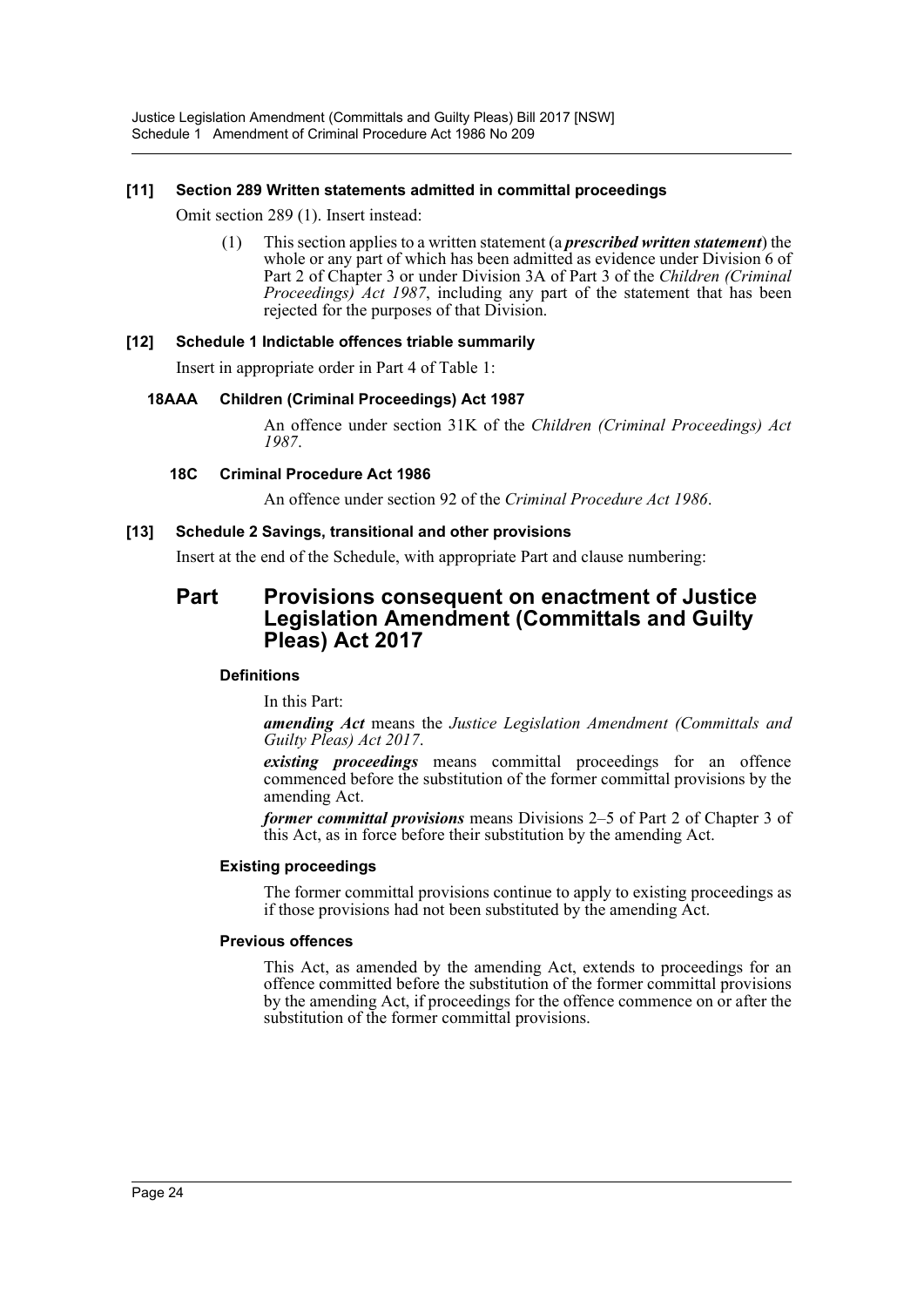# <span id="page-25-0"></span>**Schedule 2 Amendment of Crimes (Sentencing Procedure) Act 1999 No 92**

## **[1] Section 21A Aggravating, mitigating and other factors in sentencing**

Insert "or Division 1A" after "section 22" in section 21A (3) (k).

## **[2] Section 21A (3) (n)**

Insert after section 21A (3) (m):

(n) an offer to plead guilty to a different offence where the offer is not accepted, the offender did not plead guilty to the offence and the offender is subsequently found guilty of that offence or a reasonably equivalent offence (this circumstance, among others, is provided for by section 25E (1)).

#### **[3] Section 22 Guilty plea to be taken into account for offences not dealt with on indictment**

Insert after section 22 (4):

(5) This section applies only to a sentence for an offence that is dealt with summarily or to a sentence for an offence dealt with on indictment to which Division 1A does not apply.

**Note.** Discounts for the utilitarian value of a guilty plea to other offences are provided for by Division 1A.

## **[4] Part 3, Division 1A**

Insert after Division 1:

## **Division 1A Sentencing discounts for guilty pleas to indictable offences**

## **25A Application of Division**

- (1) This Division applies to a sentence for an offence that is dealt with on indictment, other than:
	- (a) an offence under a law of the Commonwealth, unless the regulations otherwise provide in the case of a particular offence or class of offences, or
	- (b) an offence committed by a person who was under the age of 18 years when the offence was committed and under the age of  $21$  years when charged before the court with the offence.
- (2) A court must not apply any other discount for the utilitarian value of a guilty plea to an offence to which this Division applies other than the discount provided for by this Division.

## **25B Definitions**

In this Division:

## *negotiations document* means:

- (a) if an offender was represented by an Australian legal practitioner in proceedings:
	- (i) a case conference certificate (including any later plea offer) filed in committal proceedings for the offence concerned under the *Criminal Procedure Act 1986*, or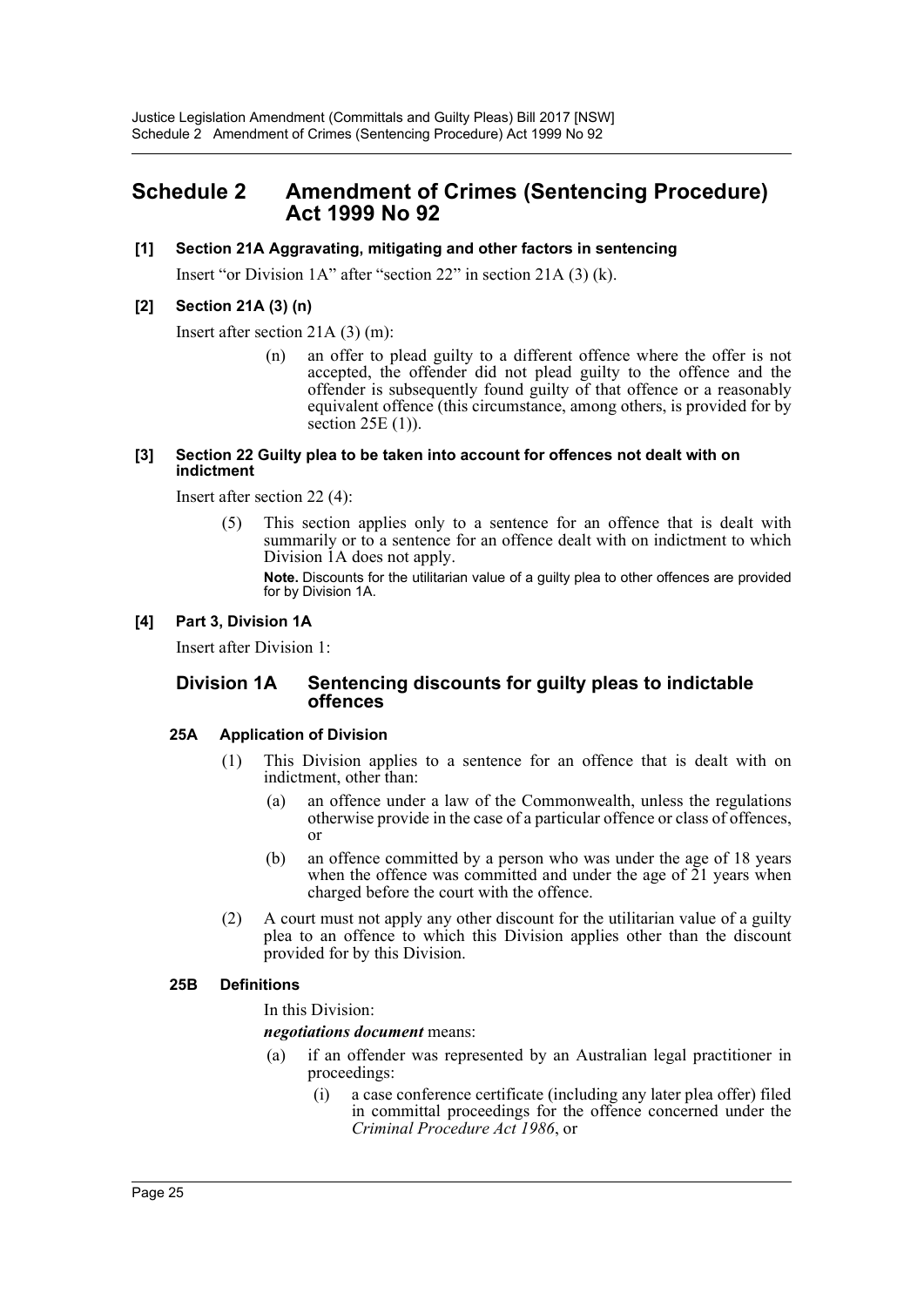- (ii) any other document, served on the prosecutor in proceedings for the offence following committal for trial or sentence, that records an offer made by the offender to plead guilty to an offence specified in the document, or
- (b) if an offender was not represented in proceedings, any document served on the prosecutor in the proceedings that records an offer made by the offender to plead guilty to an offence specified in the document.

#### *new count offence* means:

- (a) an offence the subject of an ex officio indictment, or
- (b) an offence for which the count is inserted in an indictment by amending the indictment (the *original indictment*).

*sentence* means a term of imprisonment, fine, number of hours of community service work or term of a good behaviour bond.

#### **25C Timing of pleas and notice requirements**

(1) In this Division:

*first day of the trial of an offender* means the first day fixed for the trial of the offender or, if that day is vacated, the next day fixed for the trial that is not vacated.

(2) For the purposes of this Division, an offender *complies with the pre-trial notice requirements* if the offender serves a notice on the prosecutor at least 14 days before the first day of the trial of the offender accepting an offer by the prosecutor to plead guilty to the offence or offering to plead guilty to the offence.

## **25D Sentencing discounts for guilty plea for offences dealt with on indictment**

#### (1) **Mandatory nature of sentencing discount**

In determining the sentence for an offence, the court is to apply a sentencing discount for the utilitarian value of a guilty plea in accordance with this section if the offender pleaded guilty to the offence at any time before being sentenced.

#### (2) **Amounts of sentencing discounts**

The discount for a guilty plea by an offender (other than an offender referred to in subsection (3) or  $(5)$  or section 25E) is as follows:

- (a) a reduction of 25% in any sentence that would otherwise have been imposed, if the plea was accepted by the Magistrate in committal proceedings for the offence,
- (b) a reduction of 10% in any sentence that would otherwise have been imposed, if the offender was committed for trial and the offender:
	- (i) pleaded guilty at least 14 days before the first day of the trial of the offender, or
	- (ii) complied with the pre-trial notice requirements and pleaded guilty at the first available opportunity able to be obtained by the offender,
- (c) a reduction of 5% in any sentence that would otherwise have been imposed, if paragraph (a) or (b) does not apply.

#### (3) **Discount variations—new count offences**

The discount for a guilty plea by an offender in respect of a new count offence is as follows: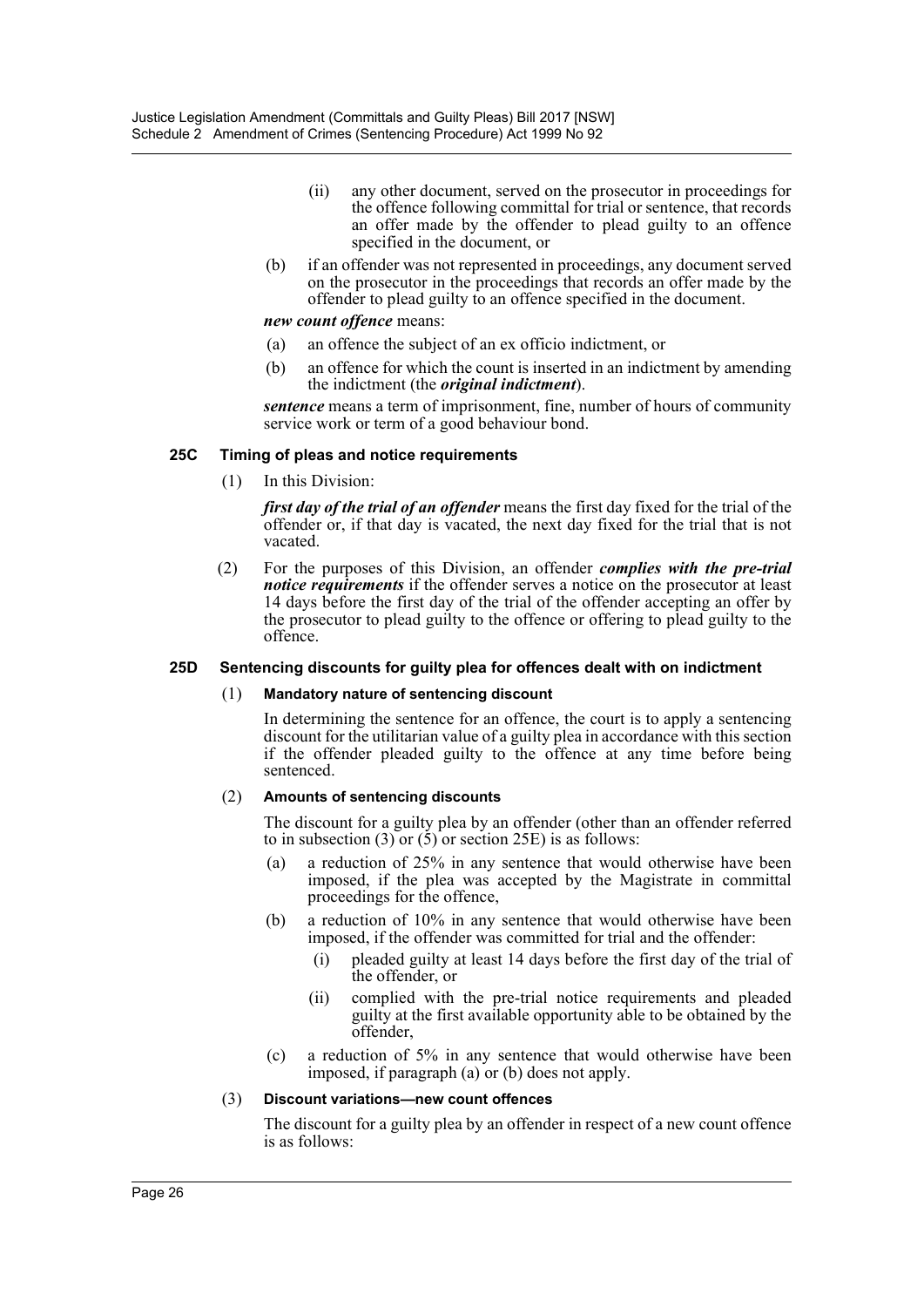- (a) a reduction of 25% in any sentence that would otherwise have been imposed, if an offer to plead guilty was made by the offender and recorded in a negotiations document as soon as practicable after the ex officio indictment was filed or the indictment was amended to include the new count,
- (b) a reduction of 10% in any sentence that would otherwise have been imposed, if paragraph (a) does not apply and the offender:
	- (i) pleaded guilty at least 14 days before the first day of the trial of the offender, or
	- (ii) complied with the pre-trial notice requirements and pleaded guilty to the offence at the first available opportunity able to be obtained by the offender,
- (c) a reduction of 5% in any sentence that would otherwise have been imposed, if paragraph (a) or (b) does not apply.
- (4) However, the discount in subsection (3) (a) does not apply if:
	- (a) the facts or evidence that establish the elements of the new count offence are substantially the same as those contained in the brief of evidence or other material served on the offender by the prosecutor in committal proceedings relating to the original indictment and the penalty for the new count offence is the same as, or less than, the offence set out in the original indictment, or
	- (b) the offender refused an offer to plead guilty to the new count offence that was made by the prosecutor in the committal proceedings relating to the original indictment and the offer was recorded in a negotiations document.

## (5) **Discount variations—person found fit to be tried after committal for trial**

The discount for a guilty plea by an offender who is found fit to be tried after the offender is committed for trial, and whose matter was not remitted to a Magistrate for continued committal proceedings, is as follows:

- (a) a reduction of 25% in any sentence that would otherwise have been imposed, if the offender pleaded guilty as soon as practicable after the offender was found fit to be tried,
- (b) a reduction of 10% in any sentence that would otherwise have been imposed, if paragraph (a) does not apply and the offender:
	- (i) pleaded guilty at least 14 days before the first day of the trial of the offender, or
	- (ii) complied with the pre-trial notice requirements and pleaded guilty at the first available opportunity able to be obtained by the offender,
- (c) a reduction of 5% in any sentence that would otherwise have been imposed, if paragraph (a) or (b) does not apply.

## (6) **Opportunities for legal help to be taken into account**

For the purpose of determining under subsection (3) or (5) whether the offender pleaded guilty as soon as practicable after an ex officio indictment was filed or the original indictment was amended or after a finding of fitness to be tried, the court is to take into account whether the offender had a reasonable opportunity to obtain legal advice and give instructions to his or her legal representative (if any).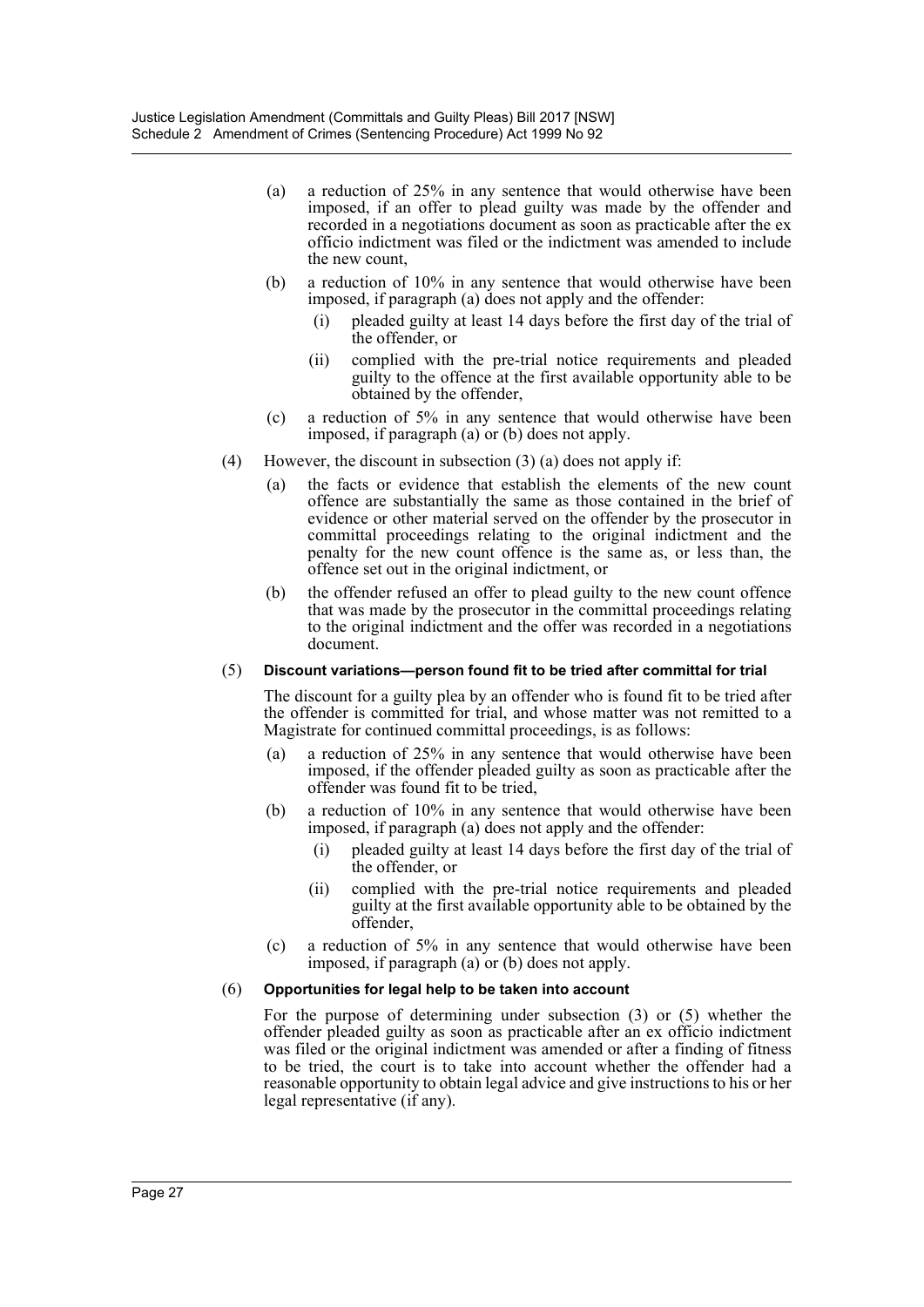#### **25E Sentencing discounts to apply in certain cases where guilty plea offer made for different offences and refused when made**

## (1) **Discount where offer not accepted**

In determining the sentence for an offence, the court is to apply a sentencing discount in accordance with this section if:

- (a) the offender made an offer recorded in a negotiations document to plead guilty to an offence, and
- (b) that offence (the *different offence*) was not the offence the subject of the proceedings when the offer was made, and
- (c) the offer was not accepted by the prosecutor, and
- (d) the offer was not subsequently withdrawn, and
- (e) the offender was found guilty of the different offence or an offence that is reasonably equivalent to the different offence.

For the purposes of this subsection, an *offence is reasonably equivalent to a different offence* if:

- (a) the facts of the offence are capable of constituting the different offence, and
- (b) the maximum penalty for the offence is the same or less than the different offence.

## (2) **Discount where offer later accepted**

In determining the sentence for an offence, the court is to apply a sentencing discount for the utilitarian value of a guilty plea in accordance with this section if:

- (a) the offender made an offer recorded in a negotiations document to plead guilty to an offence, and
- (b) that offence (the *different offence*) was not the offence the subject of the proceedings when the offer was made, and
- (c) the offer was refused but accepted by the prosecutor after the offender was committed for trial, and
- (d) the offender pleaded guilty to the different offence at the first available opportunity able to be obtained by the offender.

## (3) **Discount variation—offer to plead guilty to different offence**

The discount to be applied by the court is as follows:

- (a) a reduction of 25% in any sentence that would otherwise have been imposed, if the offer was made before the offender was committed for trial,
- (b) a reduction of 10% in any sentence that would otherwise have been imposed, if the offer was made after the offender was committed for trial and at least 14 days before the first day of the trial of the offender,
- (c) a reduction of 5% in any sentence that would otherwise have been imposed, if the offer was made less than 14 days before or on or after the first day of the trial of the offender.

## **25F Other provisions applying to sentencing discount**

## (1) **Application**

This section applies to a sentencing discount under this Division.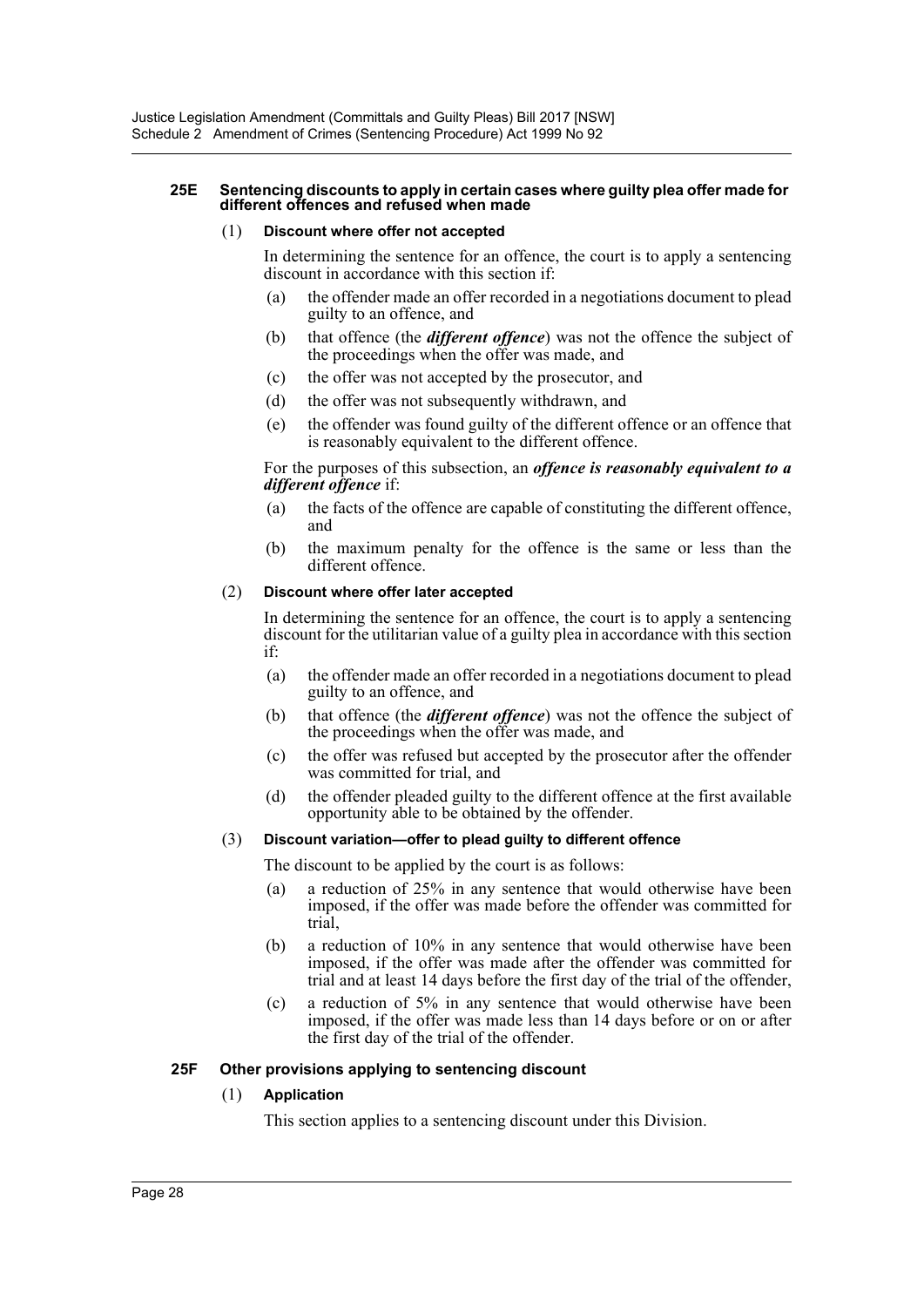## (2) **Exception to application of discount—level of culpability**

The court may determine not to apply the sentencing discount, or to apply a reduced sentencing discount, if the court determines, on its own motion or on the application of the prosecution, that the discount should not be applied or should be reduced because the level of culpability in the commission of the offence is so extreme that the community interest in retribution, punishment, community protection and deterrence can be met only by imposition of a penalty with no allowance for, or a reduction of, that discount.

(3) If a case conference certificate was filed in committal proceedings for the offence, a prosecutor is not entitled to apply to the court for a determination that the discount should not be applied or should be reduced unless the certificate records that the prosecutor notified the offender's legal representative, at or before the conference, of the intention to make the application.

## (4) **Exception to application of discount—disputed facts**

The court may determine not to apply the sentencing discount, or to apply a reduced sentencing discount, if the court determines that the discount should not be applied or should be reduced because the utilitarian value of the plea of guilty has been eroded by a dispute as to facts that was not determined in favour of the offender.

## (5) **Offender to establish grounds for discount**

The burden of establishing that grounds exist for the sentencing discount lies on the offender and must be proved on the balance of probabilities.

## (6) **Application to Drug Court proceedings**

The sentencing discount applicable to a person who is sentenced for an offence under the *Drug Court Act 1998* applies to a person who indicates an intention to plead guilty to an offence before being referred to the Drug Court, and who subsequently pleads guilty to the offence before the Drug Court, as if the person had pleaded guilty to the offence before being committed for sentence in committal proceedings for the offence.

## (7) **Discount information to be given to offender by court**

The court must indicate the following to the offender when passing sentence for an offence and must record the matters indicated:

- (a) if the sentencing discount is applied, how the sentence imposed was calculated,
- (b) if the court determines in accordance with this section not to apply or to reduce the discount, the reasons for the determination.

## (8) **Sentence not invalidated by failure to comply**

The failure by a court to comply with this Division does not invalidate any sentence imposed by the court.

## (9) **No discount where life sentence**

A sentencing court must not allow any discount under this Division for a guilty plea if the court determines a sentence of life imprisonment.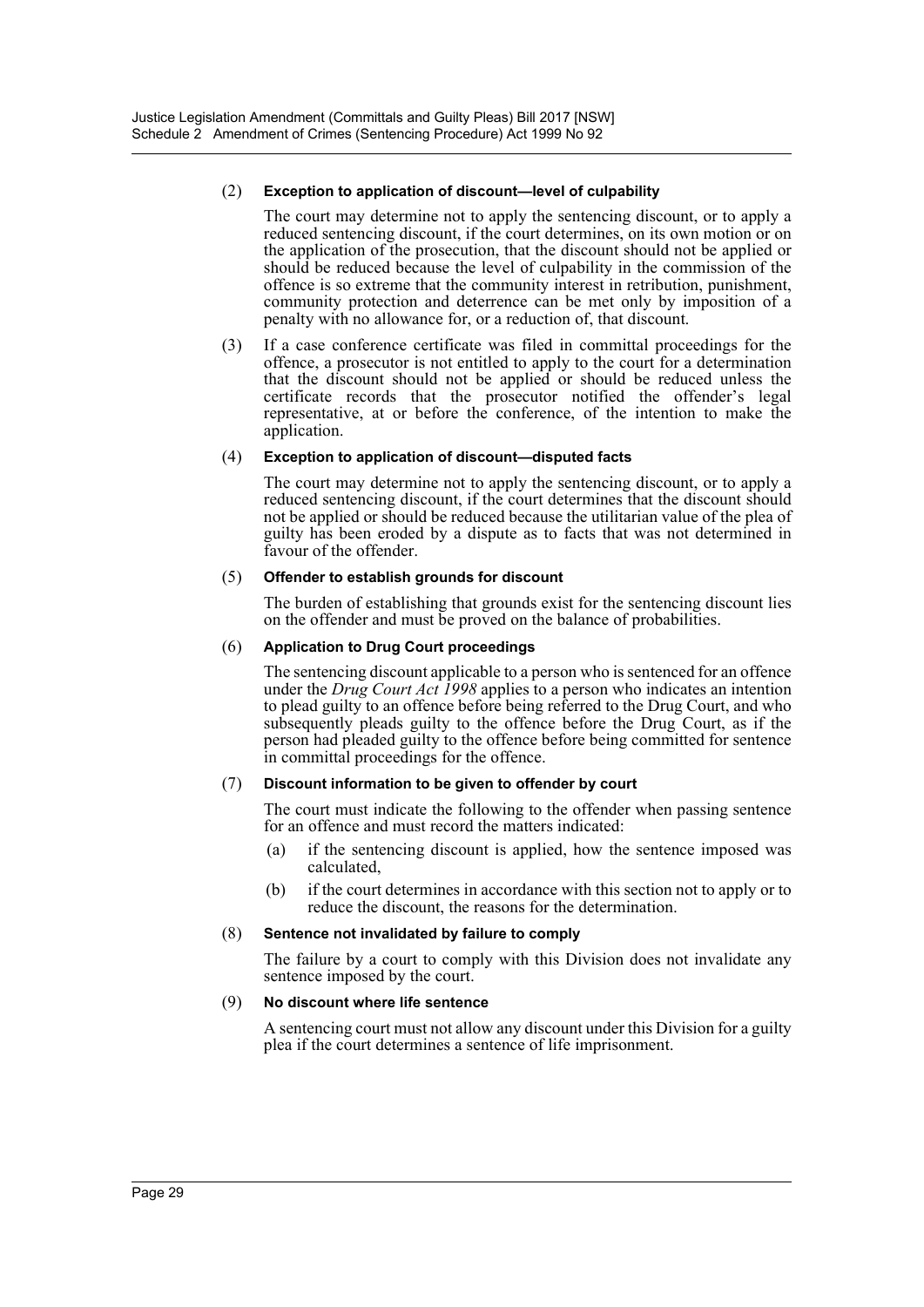## **[5] Schedule 2 Savings, transitional and other provisions**

Insert at the end of the Schedule, with appropriate Part and clause numbering:

# **Part Provisions consequent on enactment of Justice Legislation Amendment (Committals and Guilty Pleas) Act 2017**

## **Definitions**

In this Part:

*amending Act* means the *Justice Legislation Amendment (Committals and Guilty Pleas) Act 2017*.

*existing proceedings* means proceedings for an offence commenced before the amendment of the former sentencing provisions by the amending Act.

*former sentencing provisions* means Part 3 of this Act, as in force before its amendment by the amending Act.

## **Existing proceedings**

The former sentencing provisions continue to apply to existing proceedings as if those provisions had not been amended by the amending Act.

#### **Previous offences**

This Act, as amended by the amending Act, extends to proceedings for an offence committed before the amendment of the former sentencing provisions by the amending Act, if proceedings for the offence commenced on or after that amendment.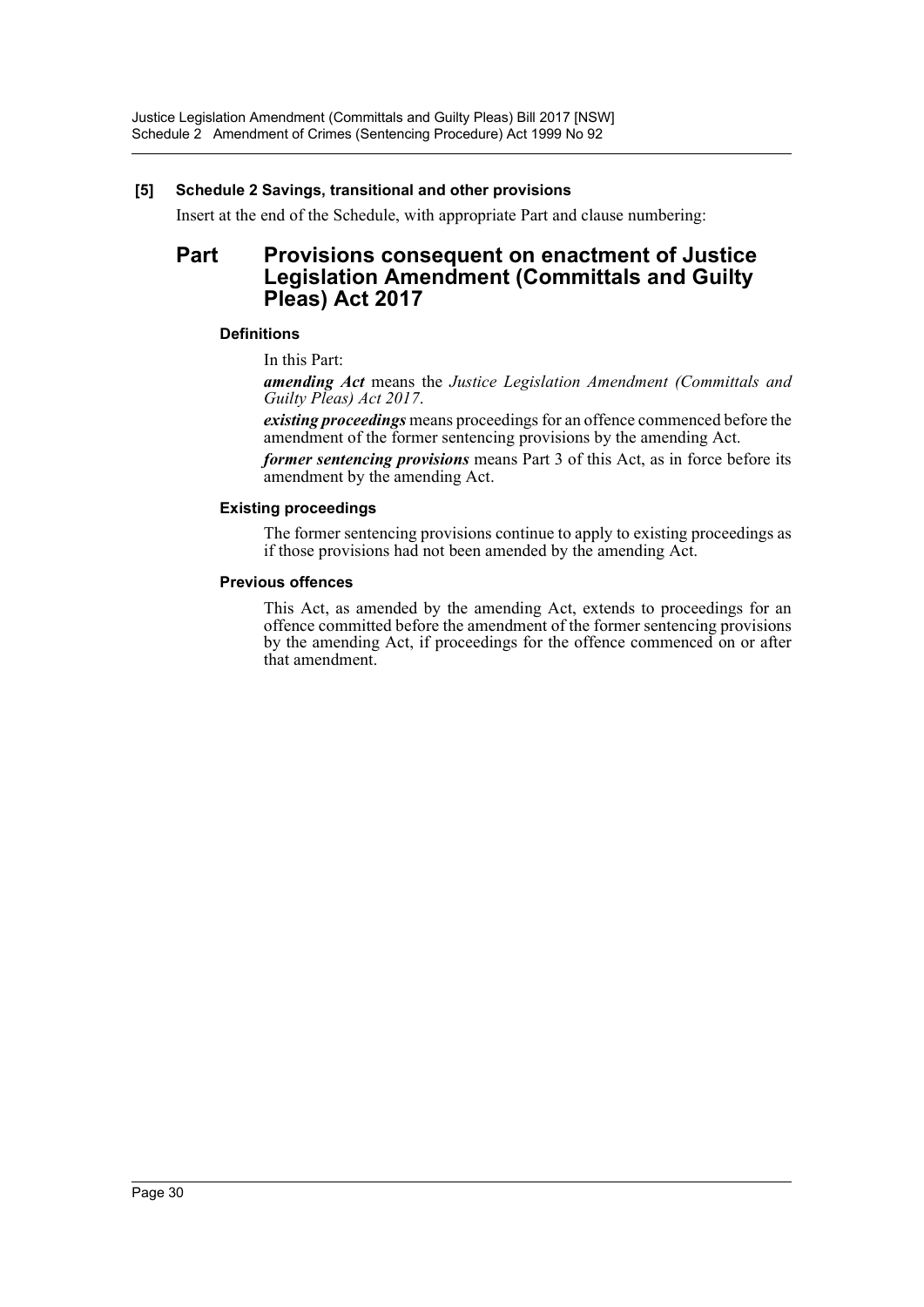# <span id="page-31-0"></span>**Schedule 3 Amendment of other Acts**

# **3.1 Children (Criminal Proceedings) Act 1987 No 55**

## **[1] Section 27 Application of Criminal Procedure Act 1986 and other Acts**

Insert after section 27 (2A):

(2B) Despite subsection (2) (and subject to Divisions 3 and 3A), Part 2 of Chapter 3 of the *Criminal Procedure Act 1986* does not apply to indictable offences that are not serious children's indictable offences.

## **[2] Section 31 Hearing of charges in the Children's Court**

Omit "shall not be dealt with summarily but shall be dealt with in accordance with Divisions 2–4 (other than sections 60 and 61) of Part 2 of Chapter 3 of the *Criminal Procedure Act 1986* in the same way as if a court attendance notice had been issued in accordance with that Act" from section 31 (2).

Insert instead "must not be dealt with summarily but are to be dealt with as committal proceedings in accordance with Division 3A".

## **[3] Section 31 (2A) and (2B)**

Insert after section 31 (2):

- (2A) If a person makes a request under subsection (2) before the close of the case for the prosecution, the proceedings are to continue as summary proceedings for the purpose only of completing all of the evidence for the prosecution.
- (2B) The Children's Court must discharge a person who makes a request under subsection (2) in relation to an offence if it is of the opinion, after all the evidence for the prosecution has been taken, and having regard to all the evidence before the Court, that the evidence is not capable of satisfying a reasonable jury beyond reasonable doubt that the person has committed an indictable offence.

## **[4] Section 31 (3)**

Omit "shall not be dealt with summarily but shall be dealt with in accordance with Divisions 2–4 (other than sections 60 and 61) of Part 2 of Chapter 3 of the *Criminal Procedure Act 1986* in the same way as if a court attendance notice had been issued in accordance with that Act and as if the Children's Court had formed the opinion referred to in section 62 of that Act".

Insert instead "must not be dealt with summarily but are to be dealt with as committal proceedings in accordance with Division 3A".

## **[5] Section 31 (5)**

Omit "shall not be dealt with summarily but shall be dealt with in accordance with Division 5 of Part 2 of Chapter 3 of the *Criminal Procedure Act 1986* as if the offence were a serious children's indictable offence in respect of which the person had pleaded guilty as referred to in that section".

Insert instead "must not be dealt with summarily but are to be dealt with as committal proceedings in accordance with section 31H".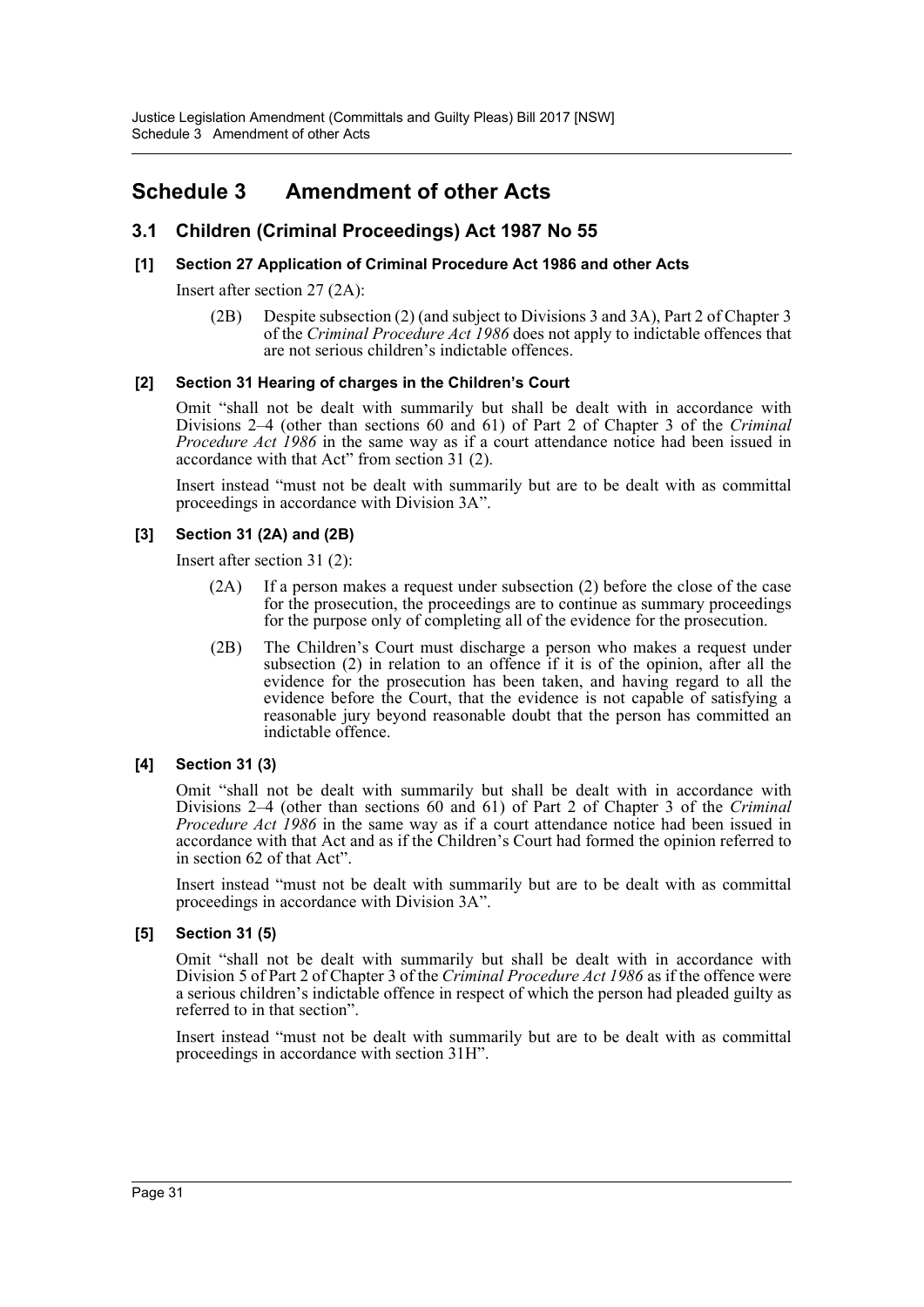## **[6] Part 3, Division 3A**

Insert after Division 3:

# **Division 3A Committal proceedings**

## **31A Committal proceedings for offences**

- (1) This Division applies to an offence with which a person (an *accused person*) is charged if:
	- (a) the accused person made a request under section 31 (2) and the Children's Court did not discharge the person under section 31 (2B) after all the prosecution evidence was taken, or
	- (b) the Children's Court forms an opinion about the accused person under section 31 (3) (b).
- (2) The Children's Court must conduct committal proceedings in respect of the offence in accordance with this Division. **Note.** Section 31H applies to a person about whom the Children's Court forms an opinion under section 31 (5).

## **31B Evidence in committal proceedings**

- (1) The Children's Court must give the accused person an opportunity to give evidence in the committal proceedings or to call any witness on the accused person's behalf.
- (2) The Children's Court must give an accused person a warning before giving the accused person an opportunity to answer the charge.
- (3) An accused person may make full answer and defence. An accused person may give evidence and may examine and cross-examine the witnesses giving evidence for the accused person or for the prosecution, respectively.
- (4) The Children's Court may end the examination or cross-examination on any particular matter of any witness giving evidence in the committal proceedings if the Court is satisfied that further examination or cross-examination on the matter will not help the Court to make a determination under subsection (6).
- (5) If the accused person is not present, the Children's Court may make a decision under subsection (6) without complying with subsection (3).
- (6) The Children's Court must consider all the prosecution evidence given under section 31 or 31C and any defence evidence and determine whether or not in its opinion, having regard to all the evidence before the Court, there is a reasonable prospect that a reasonable jury, properly instructed, would convict the accused person of an indictable offence. **Note.** A matter is not referred for dealing with under this Division until after all prosecution evidence has been taken (see section 31 (2A) and (3)).
- (7) The Children's Court may not exclude evidence on any of the grounds set out in section 90 (Discretion to exclude admissions) or Part 3.11 (Discretionary and mandatory exclusions) of the *Evidence Act 1995*.

## **31C Statements may be admitted as evidence**

(1) For the purposes of section 31B (6), the Children's Court may, on the application of the prosecutor, consider additional evidence for the prosecution that is tendered in the form of a statement if: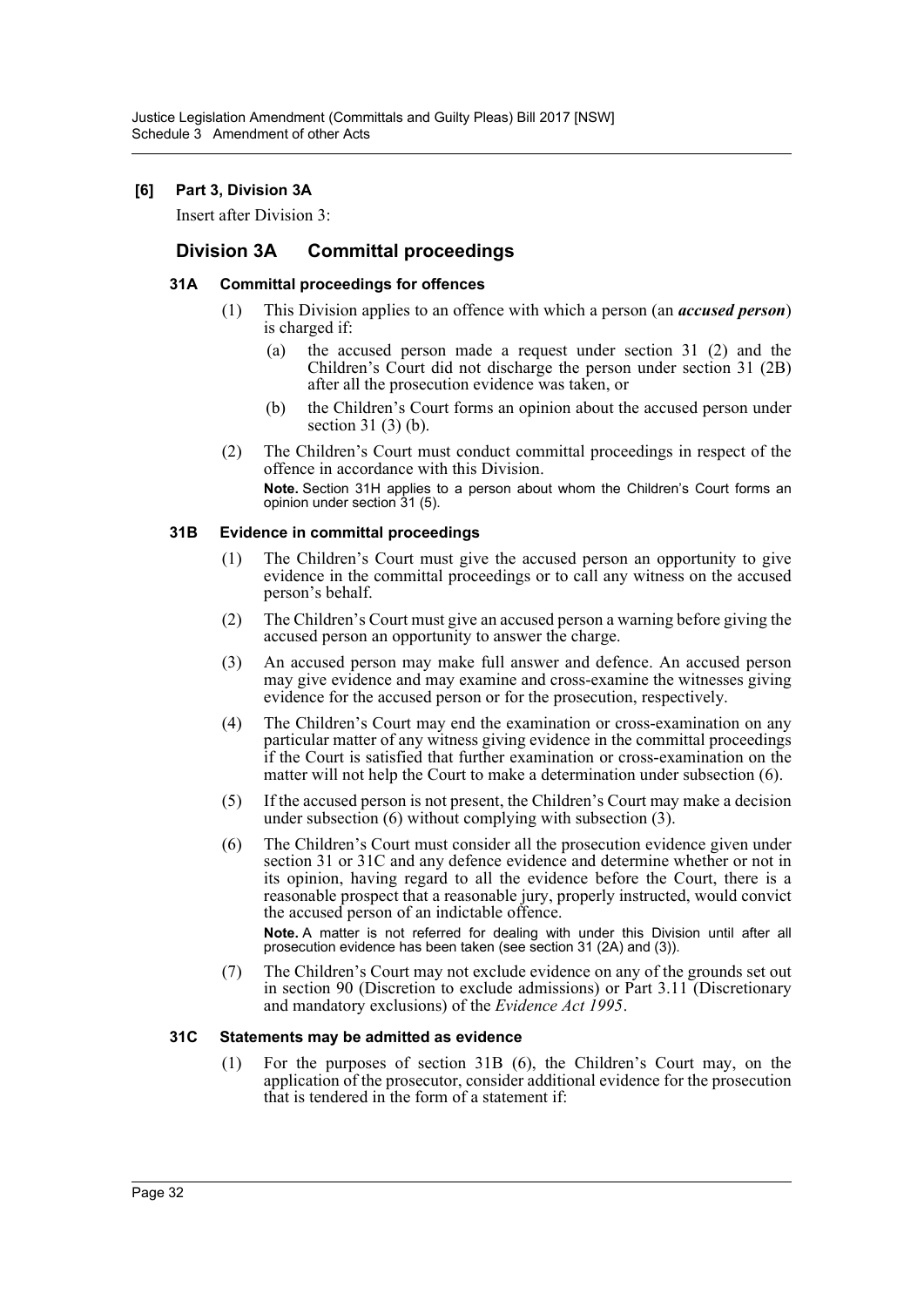- (a) the statement was included in the brief of evidence provided by the prosecutor for the purposes of Division 2 of Part 2 of Chapter 4 of the *Criminal Procedure Act 1986* (as applied by section 27 of this Act), or
- (b) the statement is tendered by the prosecutor after the conclusion of the prosecution's case under section 31 and is a written statement or a statement of another kind that is permitted to be tendered in committal proceedings under Division 6 of Part 2 of Chapter 3 of the *Criminal Procedure Act 1986*.
- (2) A statement that is so tendered is admissible as evidence for the purposes of this section to the same extent as if it were oral evidence to the like effect given under this Division by the same person.
- (3) Any document or other thing identified in any statement admitted as evidence under this Division is, if the document or other thing is produced as an exhibit in the committal proceedings, to be treated as if it had been identified before the Children's Court by the person who made the statement.
- (4) This section does not operate to make a statement admissible if it is not admissible because of another provision made by or under this Division.

#### **31D Statements must comply with requirements**

- (1) A statement is not admissible as evidence for the purposes of this Division unless any requirements specified for the statement by or under this Division, or under subsection (2), are complied with in relation to the statement and any associated exhibits or documents.
- (2) Part 3A of Chapter 6 of the *Criminal Procedure Act 1986* applies to or in respect of a statement tendered for the purposes of this Division under section  $31C(1)$  (b).
- (3) A statement that is not admissible as evidence under this section may nevertheless be admitted as evidence if otherwise admissible in accordance with any rule or law of evidence.
- (4) A statement sought to be admitted for the purposes of this Division must be served on the accused person on or before the day set by the Children's Court for that purpose.
- (5) The Children's Court must refuse to admit a statement sought to be tendered under this Part if any requirement specified for the statement by or under this Division, or under subsection  $(2)$ , has not been complied with by the prosecutor.
- (6) Despite subsection (5), the Children's Court may admit the statement sought to be tendered if the Court is satisfied that:
	- (a) the non-compliance is trivial in nature, or
	- (b) there are other good reasons to excuse the non-compliance, and admit the statement, in the circumstances of the case.

## **31E Children's Court may set aside requirements for statements**

- (1) In any committal proceedings, the Children's Court may dispense with all or any of the following requirements relating to statements or exhibits:
	- (a) service of documents on the accused person,
	- (b) provision to the accused person of a reasonable opportunity to inspect proposed exhibits,
	- (c) specification of the age of the person who made a statement,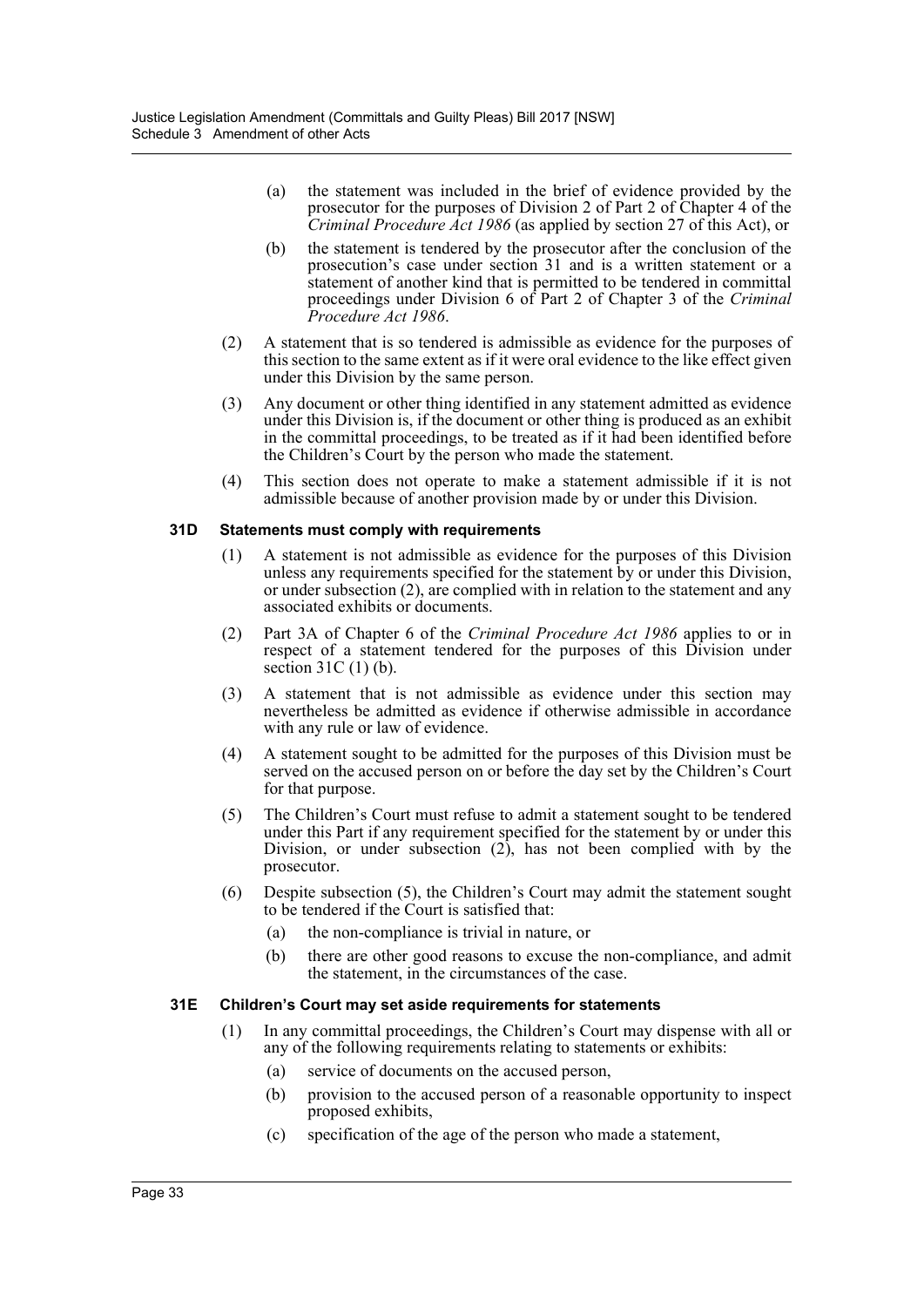- (d) any requirement specified by the regulations under this Division or Part 3A of Chapter 6 of the *Criminal Procedure Act 1986*, if the regulations do not prohibit the Court from dispensing with the requirement.
- (2) A requirement may be dispensed with under this section only on an application by the accused person or with the consent of the accused person. **Note.** Some of these requirements are imposed because of the application of Part 3A of Chapter 6 of the *Criminal Procedure Act 1986* to certain statements.

## **31F Decision about committal or discharge**

- (1) If the Children's Court is of the opinion that there is a reasonable prospect that a reasonable jury, properly instructed, would convict the accused person of an indictable offence, the Court must commit the accused person for trial.
- (2) If the Children's Court is not of the opinion that there is a reasonable prospect that a reasonable jury, properly instructed, would convict the accused person of an indictable offence, the Court must immediately order the accused person to be discharged in relation to the offence.
- (3) Despite any requirement of section 31B, the Children's Court may, at any time, on the application of the accused person, and with the consent of the prosecutor, commit the accused person for trial.

## **31G Guilty pleas**

- (1) An accused person may at any time in committal proceedings under this Division plead guilty to the offence concerned.
- (2) The Children's Court may accept or reject the guilty plea.
- (3) Rejection of a guilty plea does not prevent an accused person from pleading guilty at a later stage in the proceedings.
- (4) If the guilty plea is rejected, the committal proceedings continue as if the accused person had not pleaded guilty.

## **31H Guilty pleas and committal for sentence**

- (1) This section applies to:
	- (a) an accused person whose guilty plea is accepted under section 31G, and
	- (b) a person charged with an offence who pleads guilty to an offence and about whom the Children's Court forms an opinion under section 31 (5) (c).
- (2) The Children's Court must commit the person to the District Court or the Supreme Court for sentence.

## **31I Committal may be set aside by Children's Court**

- (1) An accused person who was not present and, if not present, was not represented when committed for trial may apply to the Children's Court to have an order for the accused person's committal for trial set aside.
- (2) The application must be made before the presentation or filing of an indictment against the accused person.
- (3) The Children's Court may set aside the order for committal for trial and any associated warrant to commit the accused person if the Court is satisfied that good and proper reason is shown for the absence of the accused person or a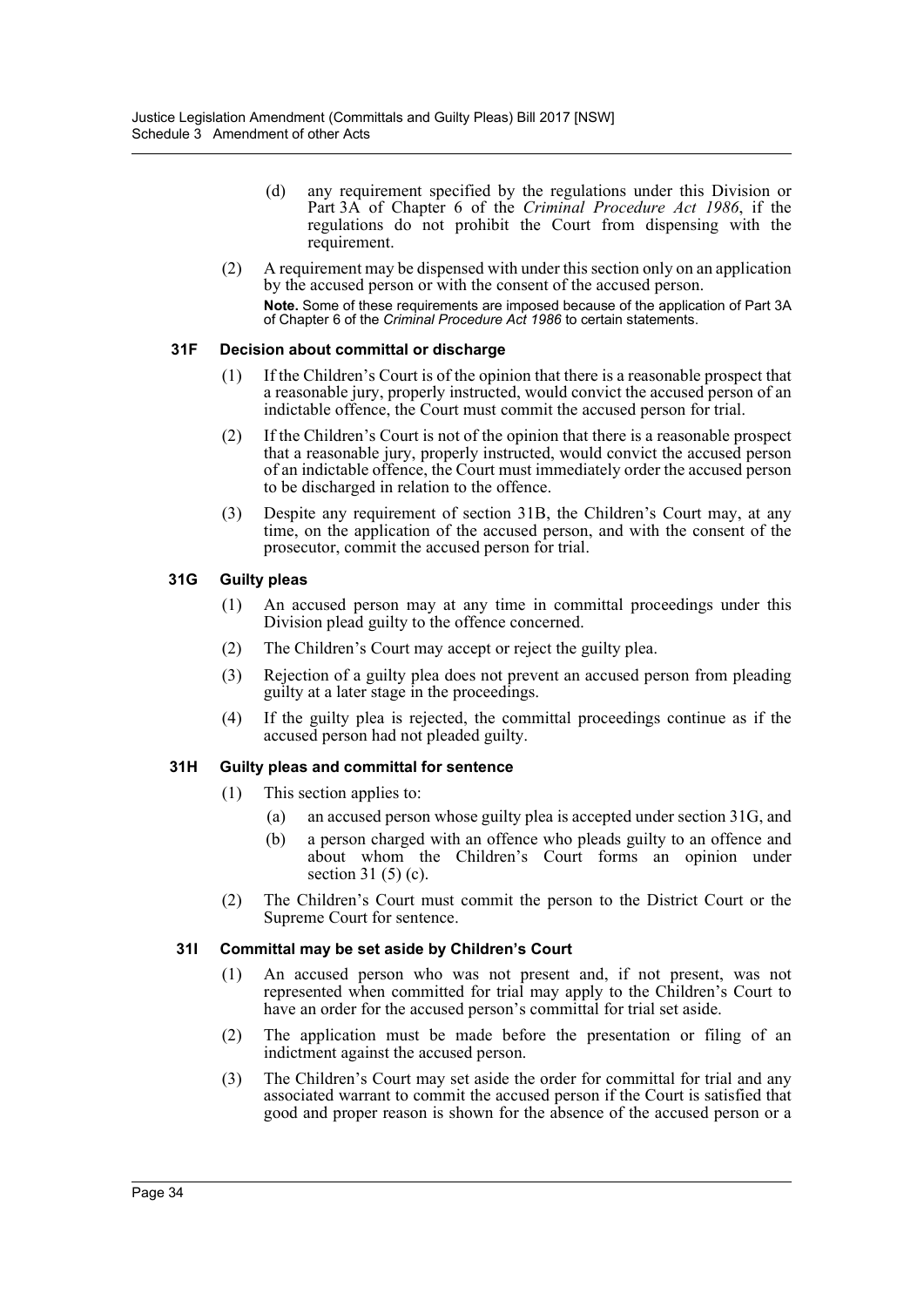representative of the accused person and that it is in the interests of justice to do so.

## **31J Application of procedural provisions**

Section 58 and Divisions 8–10 of Part 2 of Chapter 3 of the *Criminal Procedure Act 1986* apply to or in respect of proceedings under this Division in the same way as they apply to or in respect of proceedings under that Part.

## **31K False statements or representations**

- (1) A person who made a written statement tendered in evidence in proceedings under this Division is guilty of an offence if the statement contains any matter:
	- (a) that, at the time the statement was made, the person knew to be false, or did not believe to be true, in any material respect, and
	- (b) that was inserted or caused to be inserted by the person in the statement.
	- Maximum penalty: 100 penalty units or imprisonment for 5 years, or both.
- (2) A person who made a representation given in evidence under this Division in the form of a recorded statement is guilty of an offence if the representation contains any matter that, at the time the representation was made, the person knew to be false, or did not believe to be true, in any material respect.

Maximum penalty: 100 penalty units or imprisonment for 5 years, or both.

## **31L Regulations**

Regulations may be made for or with respect to the following matters:

- (a) requiring the Children's Court to give an explanation to an accused person of any matter under this Division,
- (b) without limiting paragraph (a), requirements for statements or warnings where the accused person is not represented by a legal practitioner,
- (c) requirements for statements used for the purposes of this Division,
- (d) the form of any warning required to be given under this Division,
- (e) service of a written or other statement and copies of proposed exhibits identified in the statement (or a notice relating to inspection of them) on the accused person by the prosecutor.

## **[7] Schedule 2 Savings and transitional provisions**

Insert at the end of the Schedule, with appropriate Part and clause numbering:

# **Part Provisions consequent on enactment of Justice Legislation Amendment (Committals and Guilty Pleas) Act 2017**

## **Definitions**

In this Part:

*amending Act* means the *Justice Legislation Amendment (Committals and Guilty Pleas) Act 2017*.

*existing proceedings* means proceedings for an indictable offence commenced under this Act before the amendment of the former committal provisions by the amending Act.

*former committal provisions* means Divisions 2–5 of Part 2 of Chapter 3 of the *Criminal Procedure Act 1986* and Division 3 of Part 3 of this Act, as in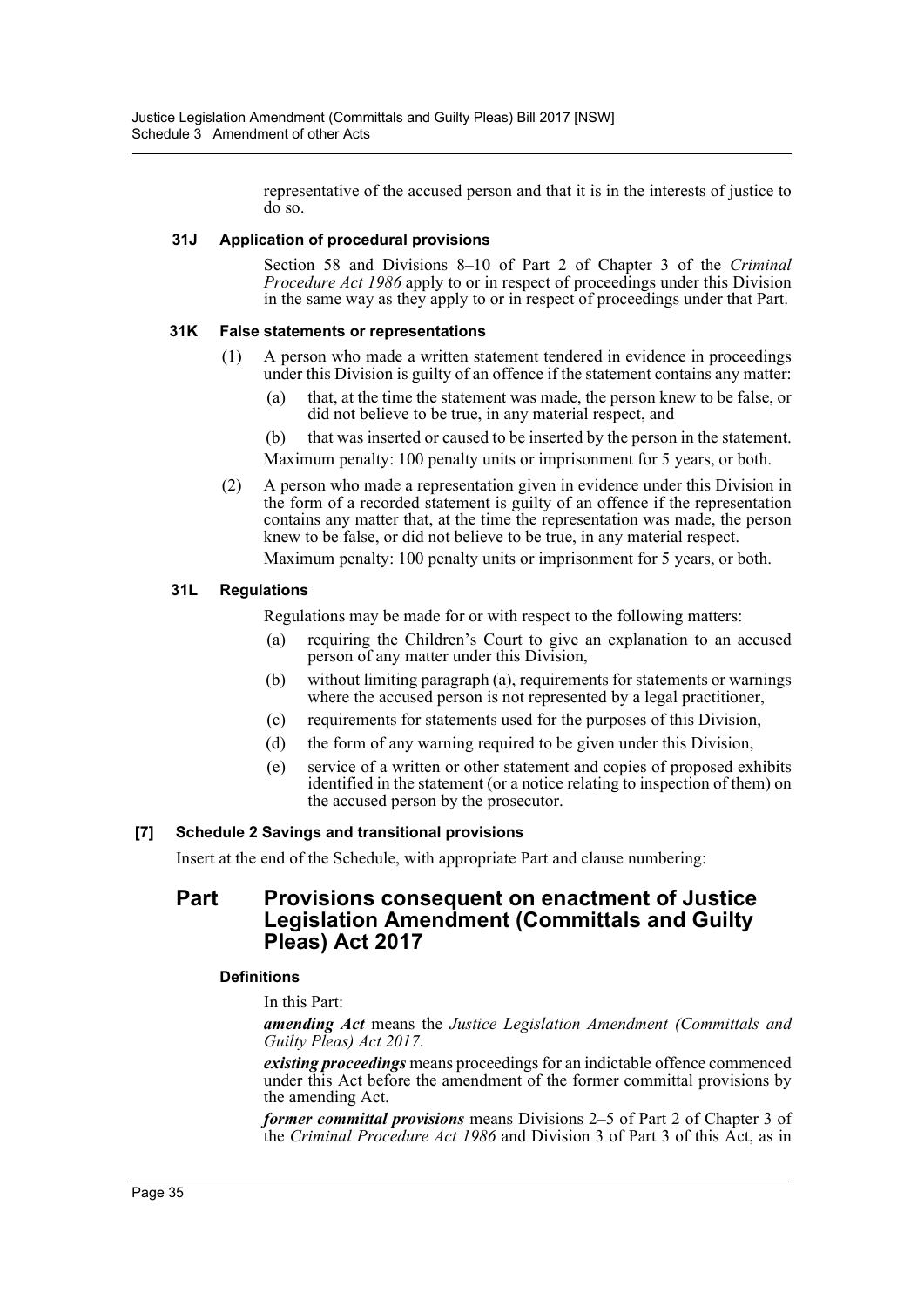force before the substitution or amendment of those provisions by the amending Act.

## **Existing proceedings**

The former committal provisions continue to apply to existing proceedings as if those provisions had not been amended by the amending Act.

#### **Previous offences**

This Act, as amended by the amending Act, extends to proceedings for an offence committed before the amendment of Division 3 of Part 3 of this Act by the amending Act, if proceedings for the offence commenced on or after that amendment.

## **3.2 Children's Court Act 1987 No 53**

## **Section 23 Rules**

Omit the section. Insert instead:

## **23 Rules**

- (1) The Governor may make rules, not inconsistent with this Act, for or with respect to any matter that is required or permitted to be prescribed by rules, or that is necessary or convenient to be prescribed by rules, in relation to the practice or procedure of the Court.
- (2) In particular, the rules may make provision for or with respect to the following matters:
	- (a) the practice or procedure to be followed in criminal proceedings,
	- (b) the functions of Children's Registrars and other officers of the Court,
	- (c) the review of orders or decisions of Children's Registrars, other registrars and other officers of the Court,
	- (d) the practice or procedure to be followed in any proceedings under any other law under which jurisdiction or any function is conferred on the Court,
	- (e) any matter incidental to, or relating to, any practice or procedure referred to in this section,
	- (f) courses of training to be attended by Children's Magistrates and persons proposed to be appointed as Children's Magistrates.
- (3) A rule may be made under this Act in relation to any matter for which a rule-making power is conferred on the Court by or under any other Act or law.

# **3.3 Criminal Appeal Act 1912 No 16**

## **Section 5F Appeal against interlocutory judgment or order**

Omit "Division 5 of Part 2 of Chapter 3" from section 5F (1) (b).

Insert instead "sections 97 and 99 and Division 9 of Part 2 of Chapter 3".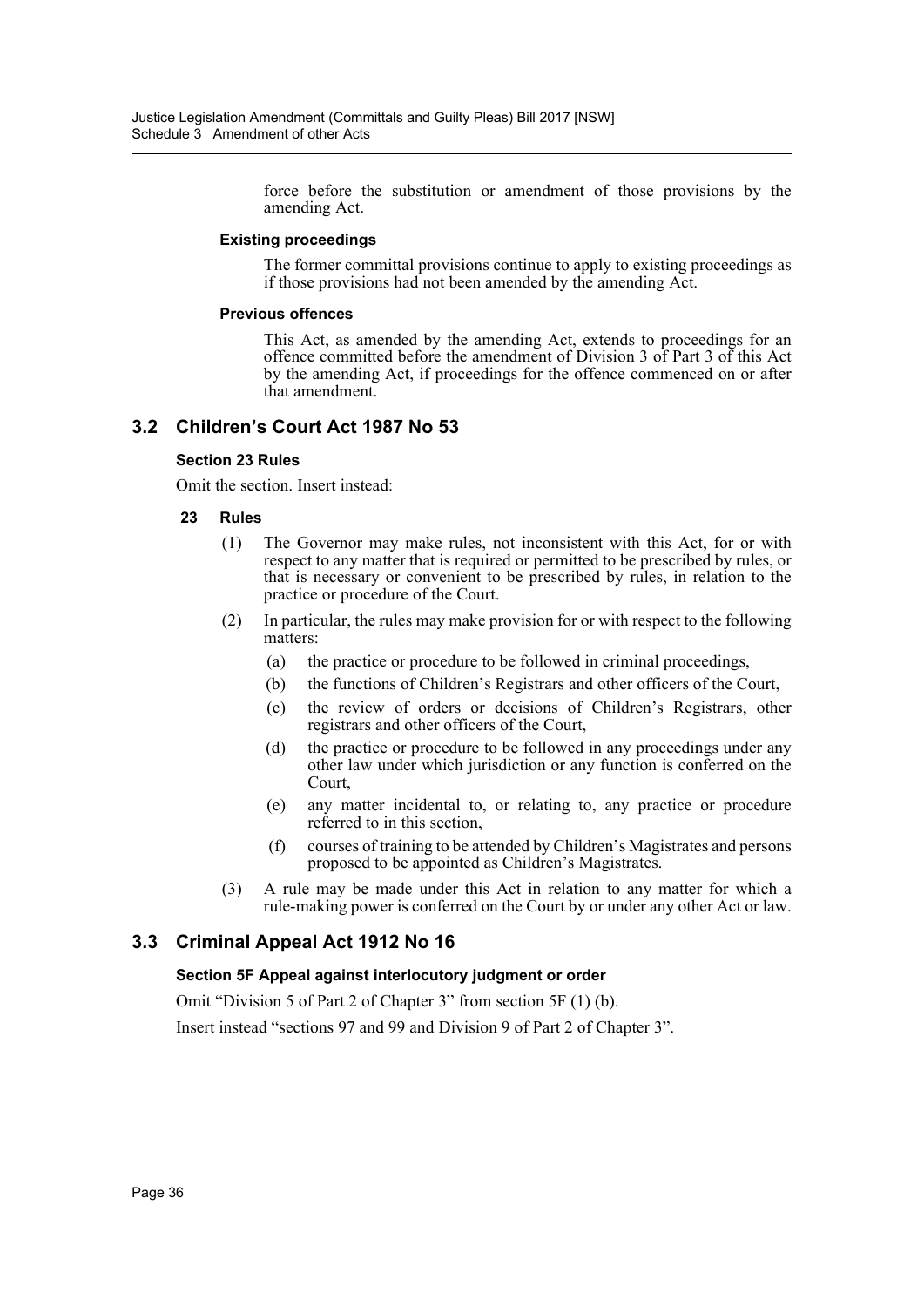# **3.4 Director of Public Prosecutions Act 1986 No 207**

## **[1] Section 3 Definitions**

Omit the definition of *committal proceedings* from section 3 (1). Insert instead: *committal proceedings* means proceedings before a Magistrate for the purpose of committing an accused person for trial or sentence.

## **[2] Section 15A Disclosures by law enforcement officers**

Insert "or Part 2 of Chapter 3 of the *Criminal Procedure Act 1986*" after "this Act" in section 15A (1A).

# **3.5 Independent Commission Against Corruption Act 1988 No 35**

## **Section 18 Court proceedings**

Omit "that is, the commencement of the taking of the evidence for the prosecution in the committal proceedings," from section  $18(2A)(a)$ .

# **3.6 Interpretation Act 1987 No 15**

## **Section 21 Meanings of commonly used words and expressions**

Omit the definition of *committal proceedings* from section 21 (1). Insert instead: *committal proceedings* means proceedings before a Magistrate for the purpose of committing an accused person for trial or sentence.

# **3.7 Mental Health (Forensic Provisions) Act 1990 No 10**

## **[1] Section 13A**

Insert after section 13:

## **13A Committal proceedings following finding of fit to be tried**

- (1) This section applies to an accused person who was committed for trial for an offence under Division 7 of Part 2 of Chapter 3 of the *Criminal Procedure Act 1986*.
- (2) The Court may, on the application of the accused person or on its own motion, make an order remitting the matter to a Magistrate for the holding of a case conference under Division 5 of Part 2 of Chapter 3 of the *Criminal Procedure Act 1986*, if the accused person has, following an inquiry, been found fit to be tried for an offence.
- (3) The Court must make the order on the application of the accused person unless it is satisfied that it is not in the interests of justice to do so or that the offence is not an offence in relation to which a case conference is required to be held under that Division.
- (4) The Court may, on its own motion, make an order remitting the matter to a Magistrate for the holding of a case conference under Division 5 of Part 2 of Chapter 3 of the *Criminal Procedure Act 1986* at any time, if it is satisfied that the question of the accused person's unfitness to be tried for an offence is not going to be raised in proceedings for the offence.
- (5) If a matter is remitted to a Magistrate, the matter is to be dealt with as if the accused person had not been committed for trial and the proceedings are taken to be a continuation of the original committal proceedings.